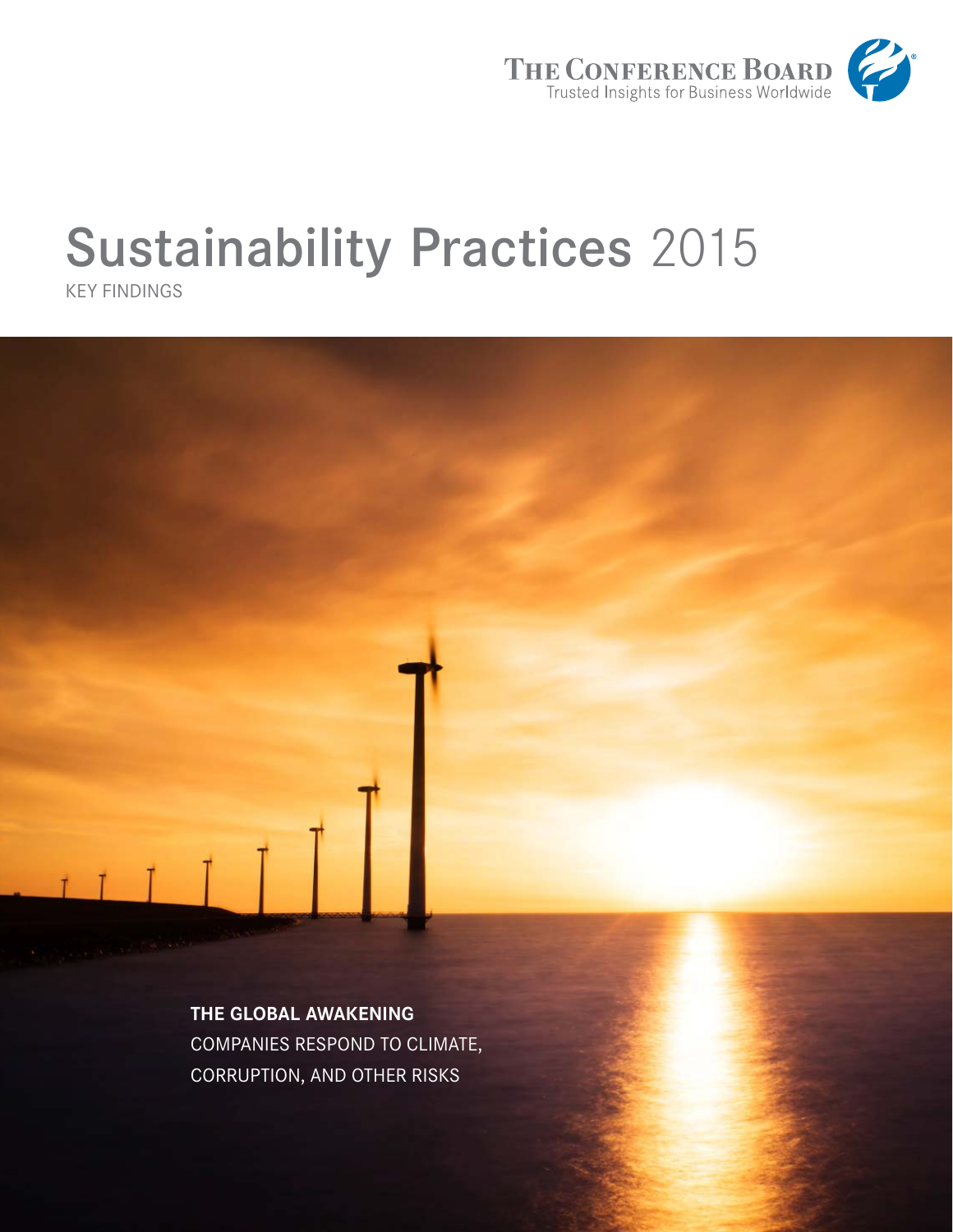# **The Global Awakening**  Companies Respond to Climate, Corruption, and Other Risks

More US companies are aligning sustainability disclosure with global standards through the Global Reporting Initiative (GRI) framework. Even though the overall environmental and social disclosure rate among global companies has remained essentially unchanged over the last year, reporting using the GRI framework continued its rise in the United States, and one out of three large U.S. companies now adopt those guidelines. Exceptional progress has also been made in the transparency of individual practices, such as anti-bribery and climate change.

These are some of the findings from The Conference Board *Sustainability Practices Dashboard 2015*, a comprehensive database and online benchmarking tool that serves as the foundation for this report. The dashboard captures the most recent disclosure of environmental and social practices by large public companies around the world and segments them by market index, geography, sector, and revenue group. Other key findings from this year's data include the following:

### Reporting Practices

- GRI reporting continues to rise among US companies, especially large multinational firms subject to international disclosure requirements.
- The overall sustainability disclosure rate (an average across all practices analyzed) grew faster among smaller companies in all regions.
- Report verification and assurance have increased slightly over last year.

### Environmental Practices

- The risk climate change poses to a business is being disclosed with more prominence, especially among US companies.
- Greenhouse gas (GHG) emissions disclosure has reached unprecedented levels among smaller companies.
- Water consumption disclosure remains low, despite growing recognition of a global water crisis.

### Social Practices

- Disclosure of anti-bribery policies showed the greatest increase among the practices analyzed in response to more aggressive prosecution of corruption cases by several countries.
- Pressure from stakeholders drove significant uptake in human rights policy disclosure.
- Employee turnover increased across all sectors, especially in the United States. The increase is most likely a reflection of modest improvement in labor markets.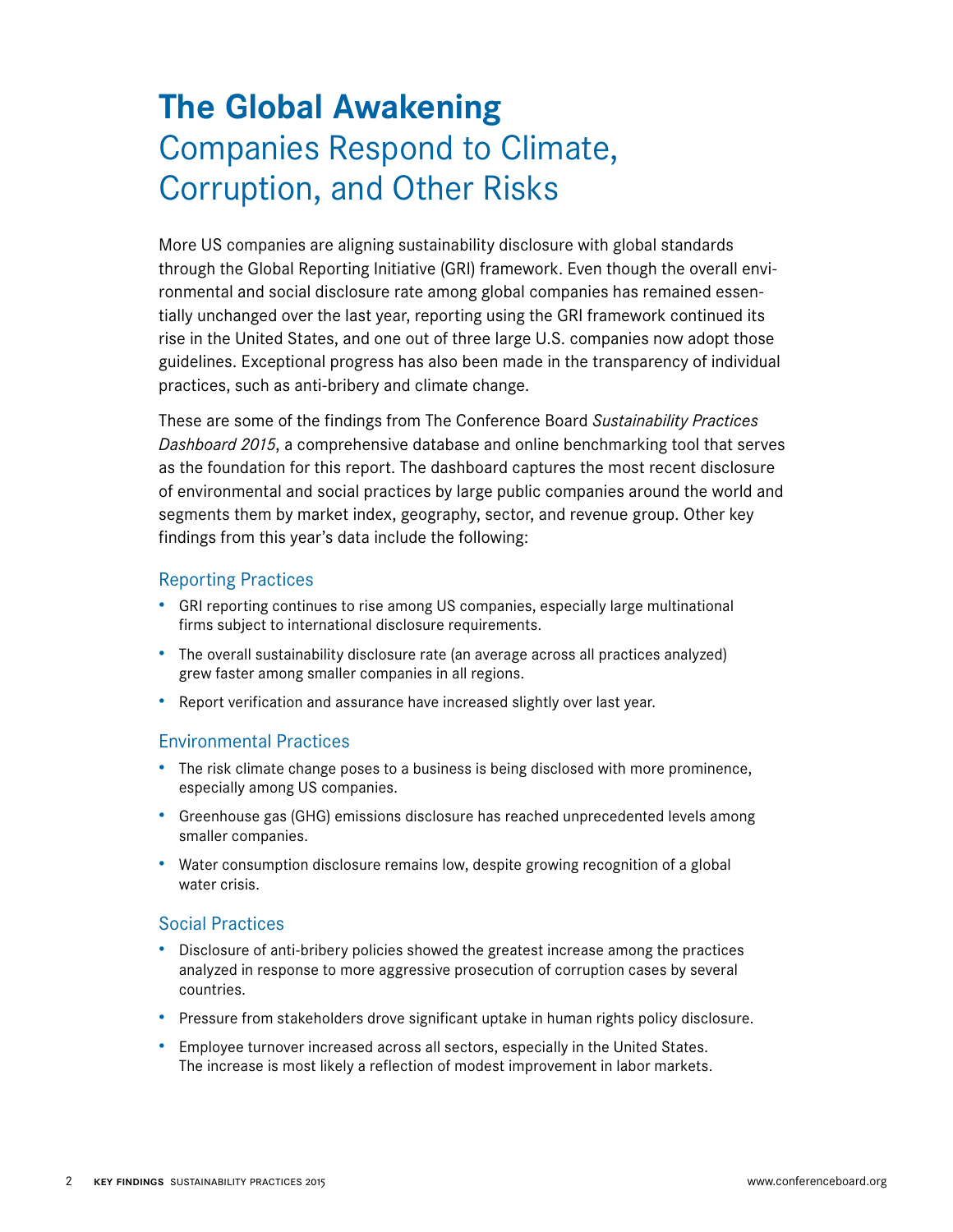- Corporate charitable and community spend in the S&P Global 1200 increased 13 percent over last year. North American companies continue to replenish their giving programs after the hiatus of the economic recession.
- Sustainability continues to be absent from the executive compensation philosophy of most companies regardless of geographic location.

# The Conference Board Sustainability Practices Dashboard

The *Sustainability Practices Dashboard* is a web-based intelligence tool created through collaboration between The Conference Board, Bloomberg, and the Global Reporting Initiative (GRI). The dashboard captures data on 79 environmental and social practices of business corporations in the S&P Global 1200, including:

- Atmospheric emissions
- Energy, electricity, and fuel consumption
- Water consumption
- Waste reduction and sustainable packaging
- Environmental supply chain and procurement policies
- Biodiversity policies
- Labor standards
- Diversity in the workplace
- Human rights practices
- Executive compensation policies linked to ESG performance
- Health & safety policies and measures
- Charitable and political contributions

Data in the *Sustainability Practices Dashboard* can be segmented by three indexes (the S&P Global 1200 index , S&P 500, and Russell 1000), ten sectors, four revenue groups, and four regions. The updated dashboard expands the analysis of the previous edition and introduces year-over-year comparisons to highlight notable trends in sustainability disclosure. An overview of the methodology is available on page 20.

*Sustainability Practices* was inaugurated as a publication in July 2012 and became a web-based application in 2013, in response to growing demand from company directors, investors, financial analysts, and other stakeholders for comparative data in the sustainability field. With the dashboard, users can view individual sustainability practices by segments and generate customized charts.



Access The Conference Board *Sustainability Practices Dashboard* at www.conference-board.org/sustainabilitypractices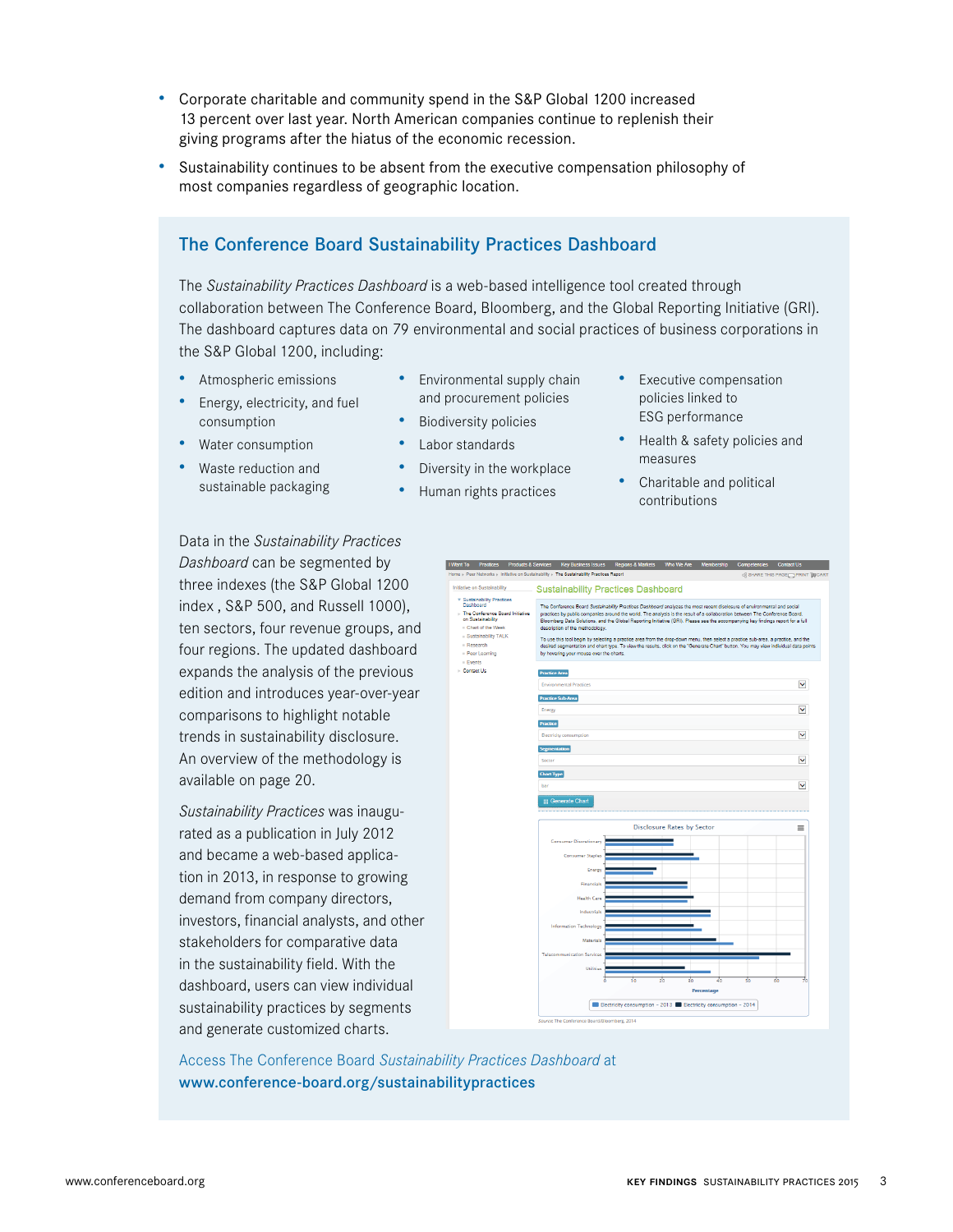# Year-Over-Year Trends

# Disclosure is increasing

This year's edition of *Sustainability Practices* revealed that for eight out of the ten sectors included, overall disclosure increased with the telecommunication services sector showing the greatest increase over last year (+6 percentage points). Health care and utilities were the only sectors to register decreases (-1 percent each). Disclosure rates by revenue group remained mostly flat, with the exception of companies in the lowest revenue group (less than US\$1 billion in annual revenue), which registered an increase in disclosure of 10 percentage points. Trends by region show that companies in both North America and Europe registered slight increases in disclosure, while disclosure rates fell in Latin America and remained unchanged in Asia-Pacific.

# Data for two new social practices

This year's edition features data on two new practices: disclosure of child labor policies and adoption of executive compensation policies that include long-term incentives for environmental, social, and governance (ESG) performance. The results show that a mere 3 percent of the largest companies in the world included in the S&P Global 1200 index currently link executive compensation to ESG performance, and 38 percent disclose having a child labor policy.

# Reporting Practices

**GRI reporting continues to rise among US companies, especially large multinational firms subject to international disclosure requirements** Out of the entire S&P 500 sample, the number of companies referencing GRI guidelines in their sustainability reports increased from 25 percent in 2013 to 31 percent in 2014.<sup>1</sup> Among companies in the global sample, the increase was 1 percentage point, with 45 percent of S&P Global 1200 companies issuing reports that reference GRI guidelines. These results are indicative of the systematic efforts made by GRI to create awareness of its disclosure framework in the United States, especially since the establishment of their US Focal Point (now GRI North America) and the publication of the G4 version of the guidelines. Moreover, the findings reveal the evolving regulatory context faced by US companies conducting business abroad.

While sustainability reporting in the United States continues to be a voluntary practice, US companies operating in other countries are increasingly expected to comply with legislation or governmental regulation mandating more transparency on ESG practices and the extra-financial metrics used by companies to assess their performance visà-vis those practices. The European Parliament, for example, recently approved the text of a directive that will require companies to disclose information on policies and risks as well as concrete and measurable results regarding environmental matters, social and employee-related policies, respect for human rights, anti-corruption and bribery issues, and diversity on boards of directors.<sup>2</sup> Once adopted by the EU Member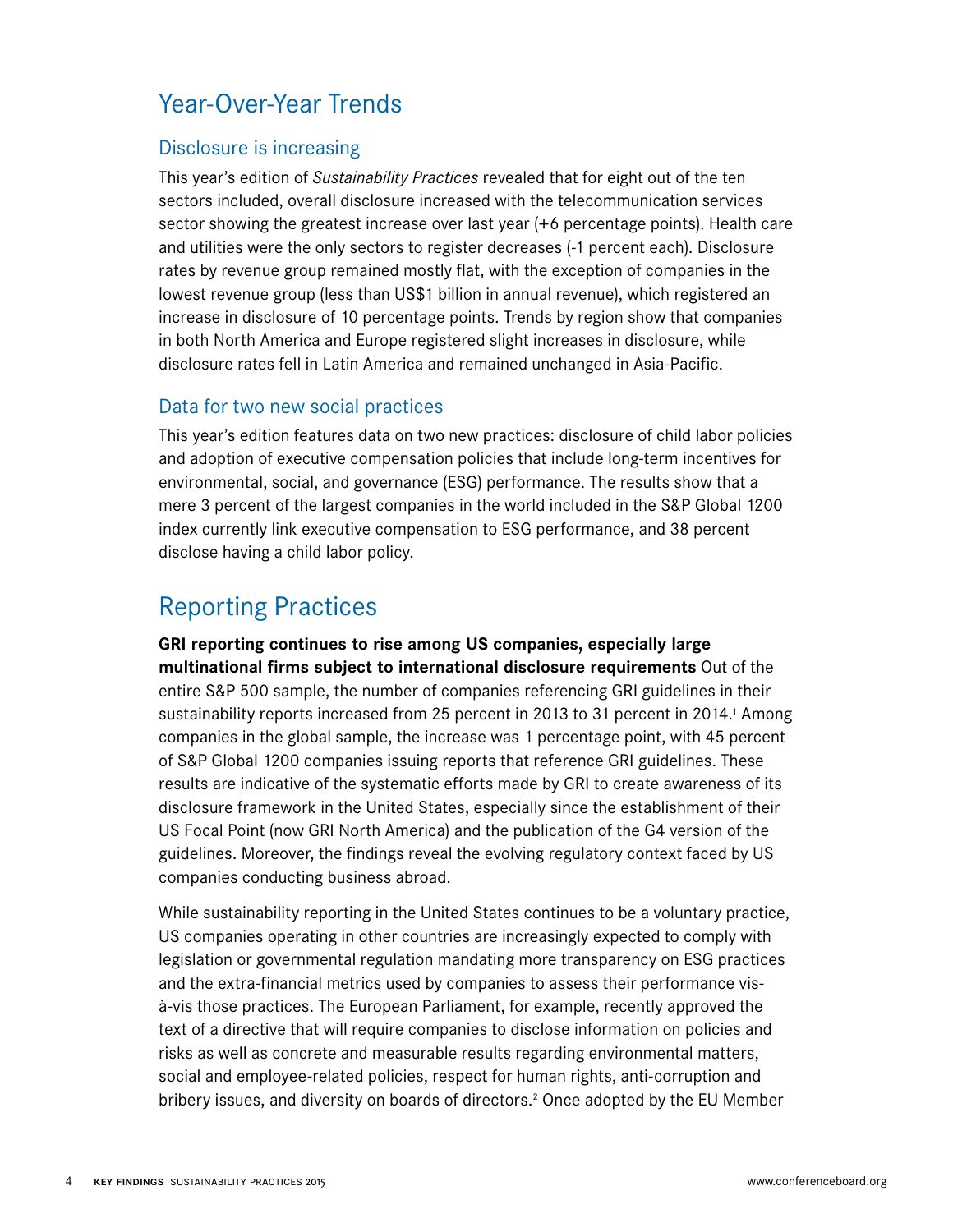States in the Council, the directive will affect about 6,000 large companies, including US-incorporated multinationals operating in the EU. Needless to say, compliance department and sustainability offices of large companies have been preparing for the reform since the measure was first announced in 2011 by allocating new resources to the collection and processing of this type of information. The directive encourages companies to use existing recognized frameworks for nonfinancial reporting, including GRI's Sustainability Reporting Guidelines.

Stock exchanges have also been active in pushing nonfinancial disclosure. The Johannesburg Stock Exchange (JSE) has required listed companies to report nonfinancial data since 2010, and in 2012, Brazil's BM&F BOVESPA introduced a "report or explain" listing requirement in collaboration with GRI.<sup>3</sup> In 2014, the World Federation of Exchanges (WFE) launched a Sustainability Working Group to build consensus on the role of ESG data, and the group includes participation from several securities exchanges including NASDAQ OMX.4

# The Global Reporting Initiative (GRI) G4 Sustainability Reporting Guidelines

The GRI Sustainability Reporting Guidelines are the most widely used sustainability reporting standard in the world. G4, the fourth generation of the Guidelines, was launched in May 2013 to help reporters prepare sustainability reports that matter and to make robust and purposeful sustainability reporting standard practice.

Some of the main features of G4 include:

A focus on materiality Organizations are encouraged to identify and provide information only on material aspects, i.e. issues that are significant to their economic, environmental, and social impacts that substantively influence the assessments and decisions of stakeholders.

Broader boundaries Organizations must assess and describe whether the impact of each aspect lies inside or outside the organization, such as with suppliers or distributors. Specifically, organizations must consider impacts throughout the value chain, including those within the supply chain.

"In accordance" options Organizations that wish to demonstrate that their reports are "in accordance" with the guidelines must self-declare whether the guidelines have been applied under the "core" or "comprehensive" option. Under the core option, an organization must report at least one indicator for all identified material aspects. Under the comprehensive option, an organization must report all indicators for all identified material aspects.

*Source: An Introduction to G4*, Global Reporting Initiative, https://www.globalreporting.org/resourcelibrary/GRI-An-introduction-to-G4.pdf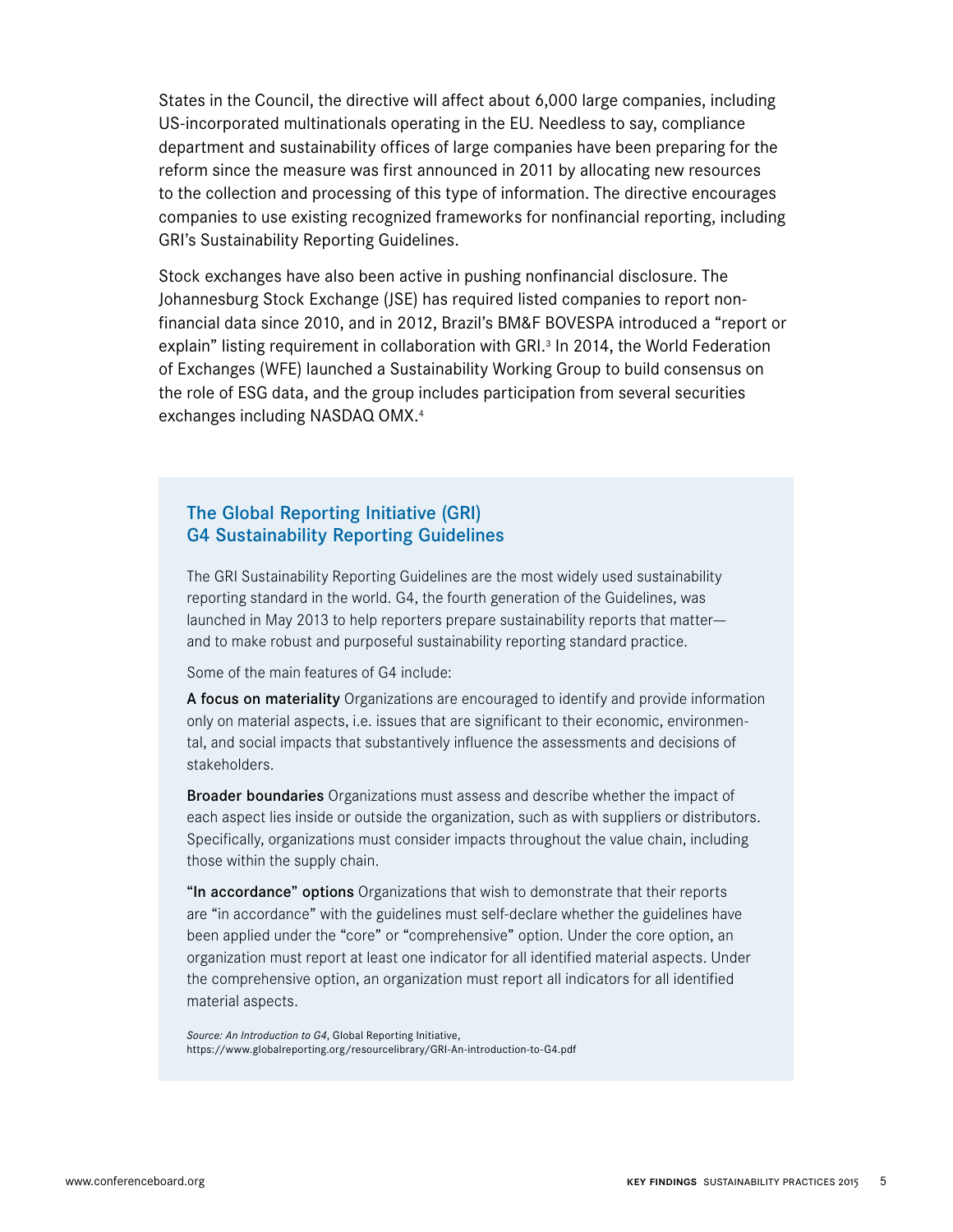**The sustainability disclosure rate grew faster among smaller companies, amid lower hurdles for first-time reporters and more awareness of data collection practices** While large businesses have traditionally been the main promoters of voluntary sustainability transparency, in the last year the greatest disclosure rate increase came from smaller companies. Companies in the lowest revenue group (less than US\$1 billion in annual revenue) had an average disclosure rate of 25 percent across all the practices covered, up from the 15 percent recorded the previous year. Average disclosure rates remained mostly flat across the other three revenue groups included in the dashboard (\$1B–\$10B, \$10B–\$100B, and \$100B+). The increase in disclosure among smaller companies was driven primarily by higher disclosure rates across the following practices: social supply chain management policies (+36 percent), human rights policies (+32 percent), women in the workforce (+31 percent), and waste reduction policies (+31 percent).

Nonfinancial reporting continues to be more widespread among large companies, which are generally subject to stronger pressure from stakeholders and can allocate more resources to the collection and analysis of this type of information from various arms of the organization. However, smaller companies are starting to benefit from the lessons learned from their larger peers and are joining in on this practice. Among other reasons, the new reporting guidelines introduced by GRI in 2013 make sustainability reporting less onerous for smaller companies. The G4 Sustainability Reporting Guidelines reduced the number of disclosure items for smaller companies.<sup>5</sup> GRI also recently introduced a supporting booklet for small and medium-sized enterprises (SMEs) that are preparing a sustainability report for the first time.<sup>6</sup>

**Report verification and assurance have increased slightly over last year** With the growth in nonfinancial disclosure also comes the need for report assurance. In the S&P Global 1200, 30 percent of companies are issuing sustainability reports that include third-party verification and assurance, compared to 25 percent in the previous year. Among S&P 500 companies, 12 percent included verification and assurance for their reports in 2014, compared to 8 percent in 2013. The scope of assurance varies and might extend to the entire sustainability report, only specific sections, or just greenhouse gas (GHG) emissions. For example, GRI found that the scope of assurance extended to the full sustainability report in only 30 percent of assured GRI reports published by US companies in 2013.7

While still an evolving practice, nonfinancial disclosure may ultimately be expected to undergo verifications and assurance approaching the level currently applicable to financial reporting. These developments would improve data quality and help companies reduce risks associated with data inaccuracies.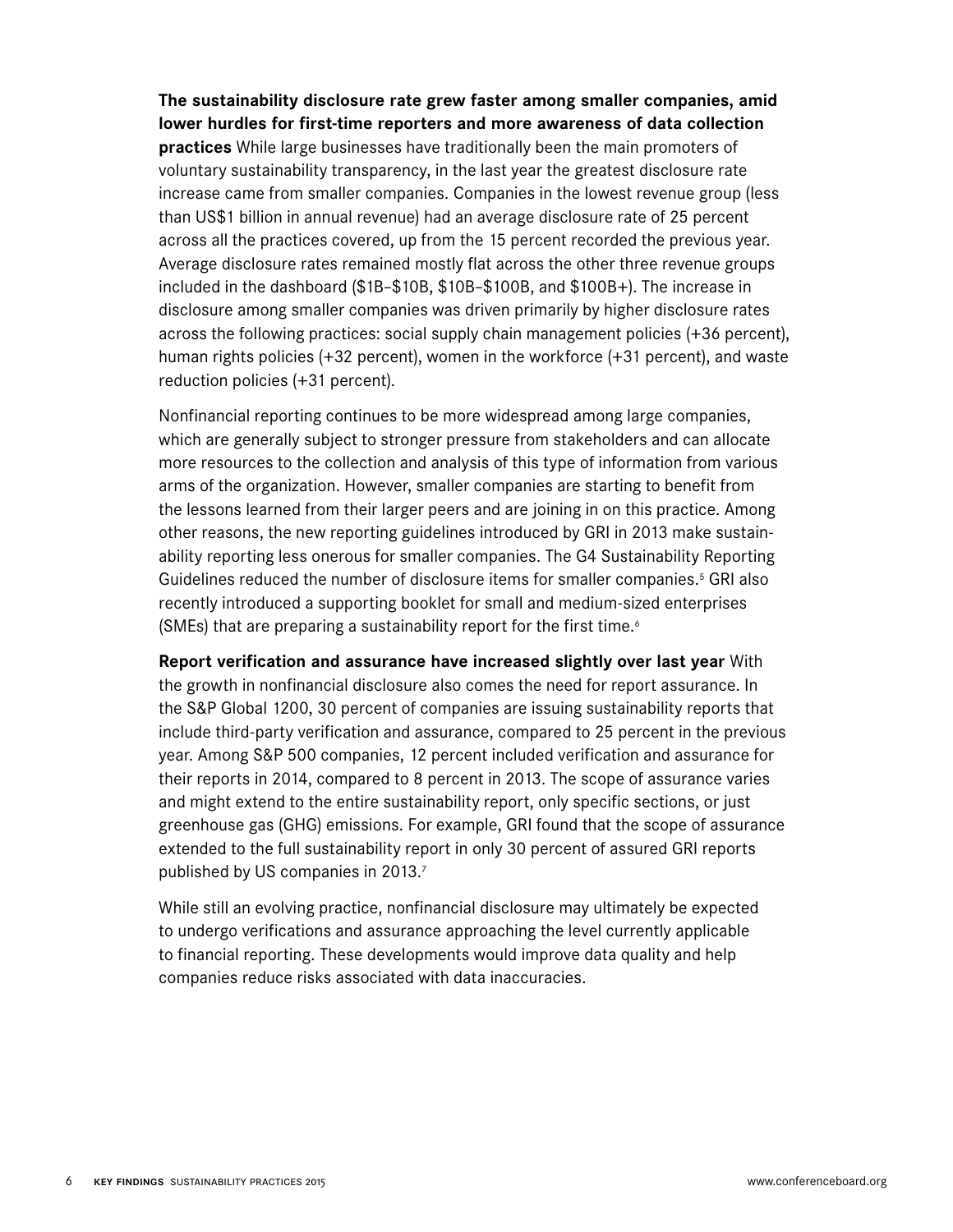### External Assurance of Sustainability Reports by Type of Assurance Provider

Findings from GRI's report *Trends in External Assurance of Sustainability Reports* reveal the most widely used types of external assurance providers. In 2013, 65 percent of assured GRI reports were assured by accountancy firms, 23 percent by small consultancies or boutique firms, and 12 percent by engineering firms. The analysis by region shows accountancy firms had the largest market share in Latin America and Europe, while boutique firms had a slight advantage in Asia.

#### **Assured GRI Reports Published by US Companies by Type of External Assurance Provider, 2011–2013**



2013 Assured GRI Reports Published by Organizations Worldwide by **Type of External Assurance Provider**



#### 2013 Assured GRI Reports Published by Organizations Worldwide by **Type of External Assurance Provider and Region**



*Source: Trends in External Assurance of Sustainability Reports*, Global Reporting Initiative, (July 2014), 32-33.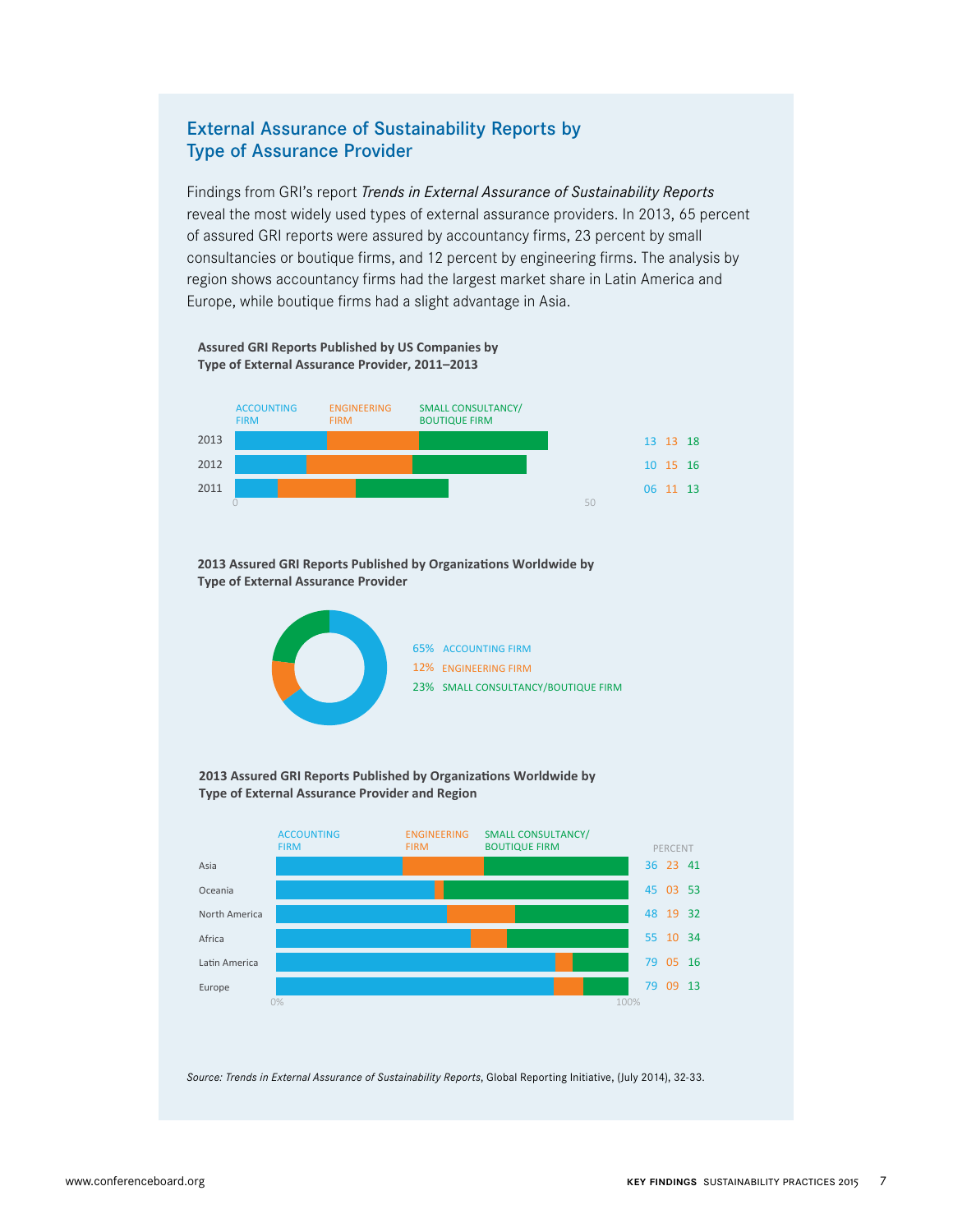# Environmental Practices

**Disclosure of the risks of climate change is becoming more prominent, especially among US companies** SEC guidance issued a few years ago may be starting to have some impact. This year's data show 27 percent of S&P 500 companies included discussion of the risks associated with climate change in their annual SEC filings, compared to just 5 percent the previous year. The energy sector saw the greatest increase in this practice, with 43 percent of energy companies discussing climate change risks in their annual reports, compared to only 10 percent the previous year.



Figure 1 **Disclosure of Climate Change Risks, Rate by Index**

The wider adoption of this type of disclosure by US companies may in part be driven by guidelines introduced in 2010 by the US Securities and Exchange Commission (SEC). The guidelines require companies to disclose the impact that business or legal developments related to climate change may have on their business.<sup>8</sup> The guidelines are applicable to companies in any sector but are particularly relevant for those impacted by existing or future GHG regulations, such as utility and energy companies. In their first few years of implementation, the real impact of the guidelines had been a subject of discussion and investigation, with a number of studies questioning not only the value that investors can derive from them but also whether companies have enough knowledge and understanding of risks to prepare meaningful disclosure.<sup>9</sup> While The Conference Board findings do not speak to the quality of the disclosure, they do indicate an effort is being made by more organizations to investigate the relationship between climate change and their business activities.

*Source*: The Conference Board/Bloomberg, 2014.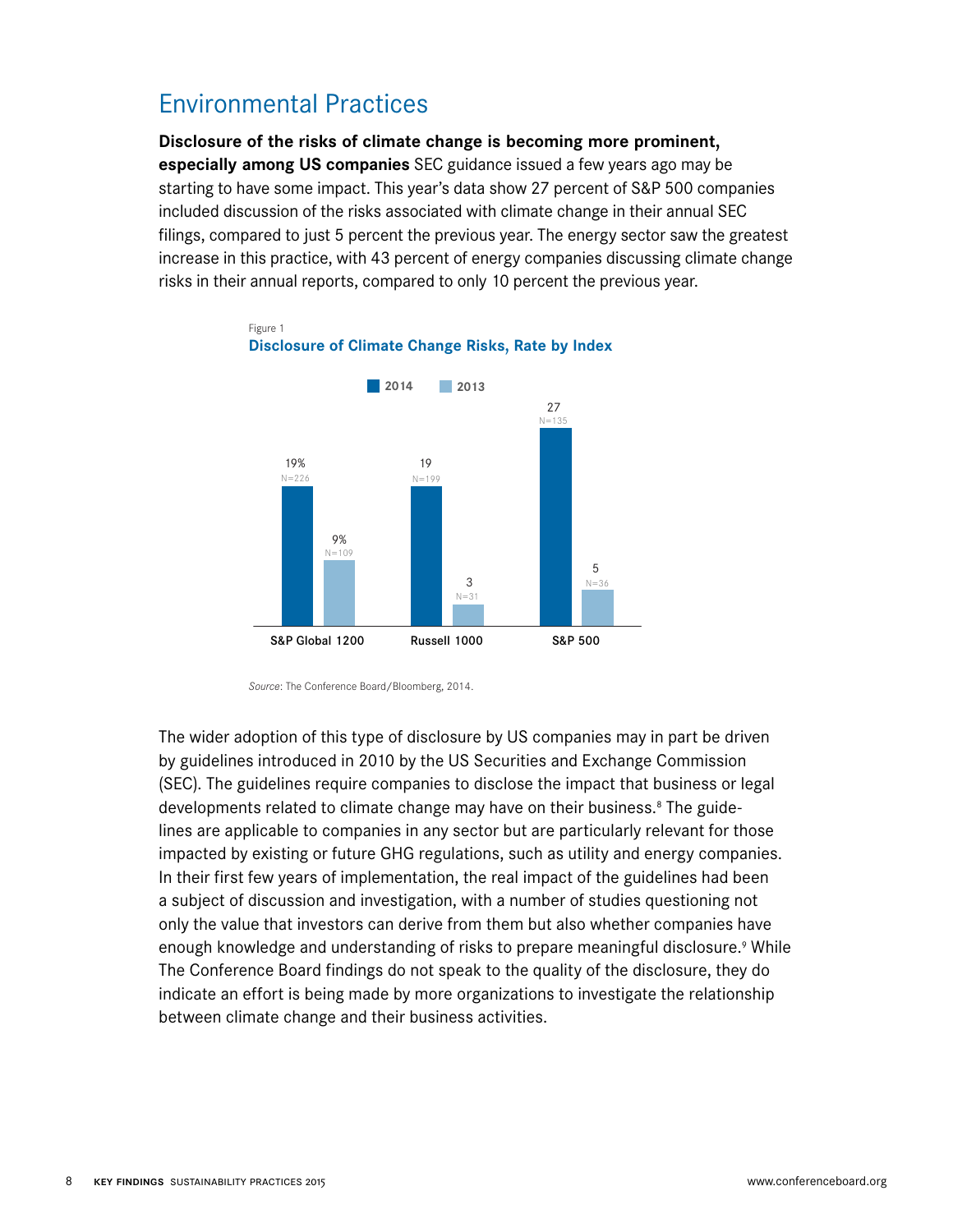**Disclosure of greenhouse gas (GHG) emissions reached unprecedented levels among smaller companies, while their median total GHGs emitted decreased slightly** Smaller companies by revenue saw a significant jump in disclosure, with 47 percent of companies in the lowest revenue group reporting total GHG emissions, compared to only 25 percent the previous year. While disclosure of total GHG emissions also increased among S&P 500 companies (30 percent versus 26 percent last year), the median amount of GHGs emitted by this sample increased by 7 percent to 888,800 metric tons.

In the overall sample of S&P Global 1200 companies, 43 percent reported total GHG emissions in 2014, compared to 37 percent in 2013. Disclosed median emissions levels equaled 671,575 metric tons, a decrease of 6 percent from the previous year.

Disclosure of GHG emissions will continue to rise as reporting requirements, such as the recent EU mandate, come into effect and become more widespread. In 2014 for example, China's National Development and Reform Commission introduced a GHG reporting requirement for companies that emitted more than 13,000 metric tons of  $CO<sub>2</sub>$  in 2010.<sup>10</sup> Although the mandatory reporting periods for these two initiatives have not yet begun, companies likely to be affected by them have been actively preparing for these requirements.

**Studies show that energy businesses are particularly vulnerable to water risk, and yet disclosure of water consumption remains low while conflicting reporting systems hinder companies' strategies in the field** Though companies are increasingly recognizing water risks (including scarcity or pollution), this awareness has not yet fully translated into greater transparency of a basic metric in the field, such as water consumption. Findings from the latest CDP Global Water Report show that 68 percent of respondents identified water as a substantive business risk.<sup>11</sup> However, disclosure data compiled for the *Sustainability Practices Dashboard* show that only 37 percent of S&P Global 1200 companies reported total water consumption, a slight decrease compared to last year. Disclosure of water consumption is even lower among the S&P 500, with only 21 percent of companies reporting this data.

The discrepancy between risk recognition and disclosure is most evident in the energy sector. Disclosure data reveal that only one quarter of energy companies reported water consumption,

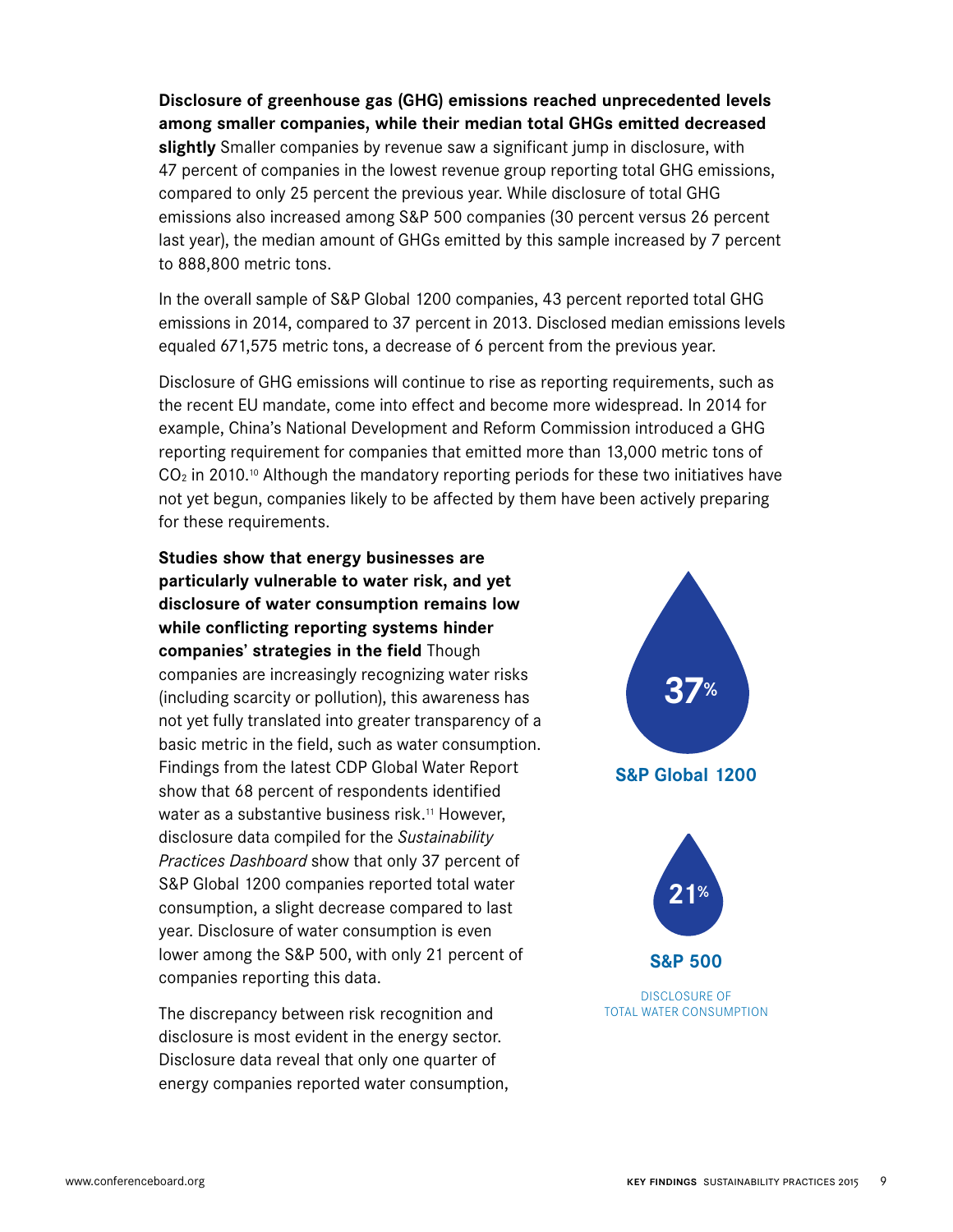the lowest disclosure rate of any sector. This is a significant concern because the energy sector was identified by CDP (in its latest report) as the second most exposed sector to water risks, behind utilities.<sup>12</sup>

To be sure, water disclosure is an area that should continue to be monitored closely. In September 2014, the UN Global Compact released *Corporate Water Disclosure Guidelines* with the goal of reconciling the multiple water assessment metrics and reporting frameworks that have proliferated in recent years.13 Launched in 2007 as *The CEO Water Mandate*, the harmonization initiative brought together the major firms responsible for those frameworks, including CDP, GRI, Pacific Institute, PricewaterhouseCoopers, and the World Resources Institute. The mandate is expected to overcome some of the roadblocks to improved transparency while driving the convergence of disclosure practices in the field.

# **With the resurgence of economic growth and manufacturing activities in many parts of the world, companies have been generating more waste and recycling**

**less of it** The median amount of waste generated by companies in the S&P Global 1200 was 72,550 metric tons, a 22 percent increase from the previous year. The increase can be attributed in part to an uptick in the global economy in 2013 which accelerated material production and consumption. The greatest increases in waste generation were reported by companies in the utilities sector (+376 percent compared to last year), followed by the materials (+154 percent) and energy (+102 percent) sectors. The information technology, financials, and consumer staples sectors reported modest decreases in median waste generated.

While the median amount of waste recycled by the S&P Global 1200 decreased slightly compared to last year, some sectors reported significant increases in waste recycling. For example, the median amount of waste recycled by companies in the telecommunications sector increased by 110 percent over last year. This is consistent with greater efforts on the part of telecom companies to manage the proliferation of e-waste through product take-backs and recycling schemes. Sprint, for example, introduced the company's Electronics Stewardship Policy in 2011, which included a goal to collect 100 percent of the company's e-waste for recycling or reuse by 2017.14

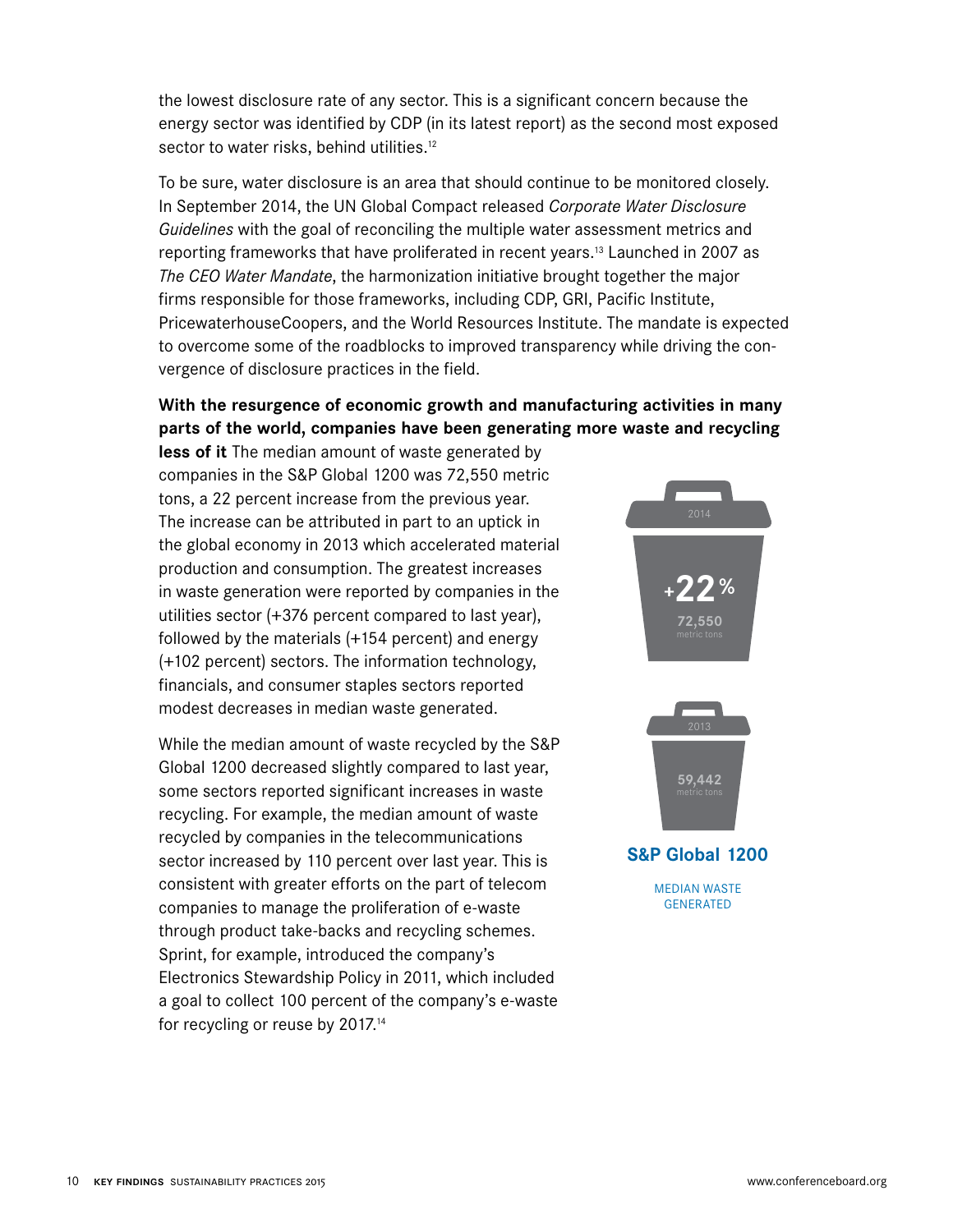# The Conference Board CEO Challenge® 2015

Since 1999, The Conference Board CEO Challenge® survey has asked CEOs, presidents, and chairmen across the globe to identify their most critical challenges. In the 2015 edition of the survey, based on 943 responses, CEOs rank Human Capital, Innovation, Customer Relationships, Operational Excellence, and Sustainability as their top five long-term challenges to drive business growth.

For the first time since being included as a challenge in 2011, **Sustainability** rose to a top-five challenge in the survey. However there are considerable ranking variations between regions, with China and India placing it higher than in the United States and Latin America.

CEOs' priorities revolve around meeting market demand for socially and environmentally conscious products and ensuring sustainability is part of their corporate brand identity they want their organizations to be viewed as socially aware and environmentally friendly. CEOs also recognize the broader concept behind sustainability—the societal license to operate, which relies on building trust by acknowledging both the risks and opportunities related to their company's environmental and social impacts. This goes well beyond mere compliance to proactively embedding sustainability in the corporate culture. However, when it comes to applying environmentally friendly strategies, such as decreasing their carbon footprint or limiting resource use—hard decisions that, early on, can impact costs and profitability—CEOs place them near the bottom of their lists.

### For more details on the findings from the survey visit **www.conference-board.org/ceo-challenge**

#### **Global challenges**

Human Capital retains top spot; Innovation rises, and Sustainability breaks into the top five

| Global<br>$N = 943$ | Challenges 2015                | Global 2014<br>$N = 1020$ | Global 2013*<br>$N = 729$ | Global 2012<br>$N = 776$ |
|---------------------|--------------------------------|---------------------------|---------------------------|--------------------------|
|                     | Human capital                  |                           |                           | 2                        |
| 2                   | Innovation                     | T <sub>3</sub>            | 3                         | V).                      |
| 3                   | Customer relationships         | 2                         | 4                         | 7                        |
| 4                   | Operational excellence         | T3                        | 2                         | N/A                      |
| 5                   | Sustainability                 | 8                         | 9                         | 8                        |
| 6                   | Corporate brand and reputation | 5                         | 8                         | 9                        |
| 7                   | Global political/economic risk | 6                         | 5                         | 3                        |
| 8                   | Government regulation          | 7                         | 6                         | 4                        |
| 9                   | Global/international expansion | 9                         | 7                         | 5                        |
| 10                  | Trust in business              | 10                        | 10                        | N/A                      |

N=Number of overall responses. The response rate varies for each challenge. Each score represents the mean of the ranks given the challenge. T=Tie.

\*Operational Excellence was added to the list of challenges in 2013 to replace Cost Optimization. Trust in Business was added in 2013 to replace Investor Relations.

*Source: The Conference Board CEO Challenge 2015*, p. 6.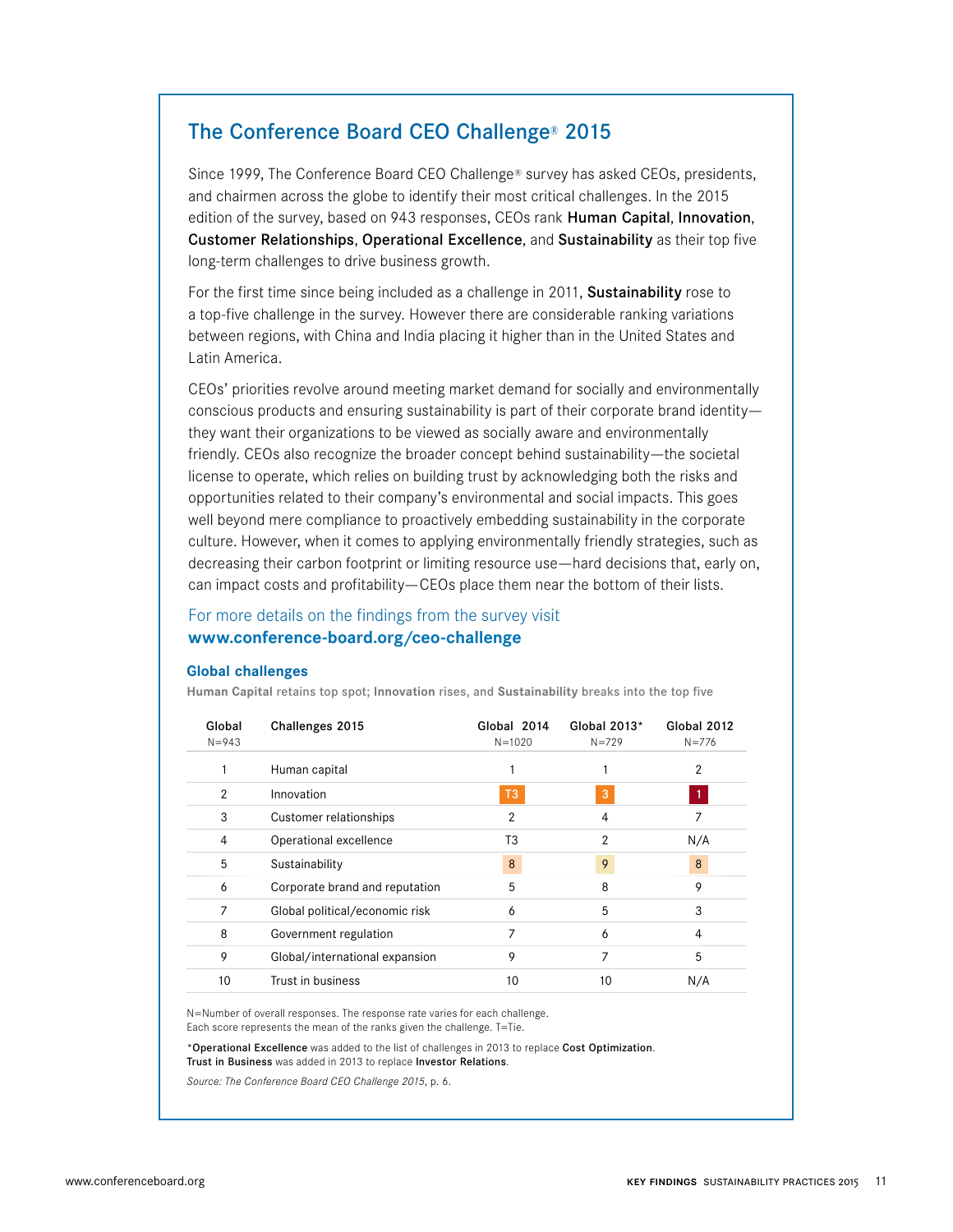# Social Practices

### **Sustainability continues to be absent from the executive compensation**

**philosophy of most companies** Despite its prominence in today's executive jargon, the rate of adoption of some form of pay-for-ESG performance link remains marginal in

all geographic regions of the world. Only 3 percent of companies in the S&P Global 1200 are linking executive compensation to ESG performance. In Europe, 6 percent of companies implement this practice, compared to 3 percent in North America and 1 percent in Asia-Pacific. There is much that can be learned from the experiences of organizations that do make a connection between ESG performance and compensation. The lack of codified best practices may help explain the hesitation shown by the wider business community in embracing sustainability as a driver of executive performance and firm growth. As ESG data reporting and goal



LINKING EXECUTIVE COMPENSATION TO ESG PERFORMANCE

setting become more widespread and investors increasingly recognize the business value of strong ESG performance, companies that bravely experiment with this practice could move the needle and become models for their peers.

Companies in the materials sector are leading in this emerging area, followed by their counterparts in energy and utilities. This finding can be attributed in part to the important role that safety metrics play in performance evaluations at many companies in these sectors. For example, 20 percent of the formula for Alcoa's corporate annual cash incentive compensation plan for 2013 was based on nonfinancial metrics, of which five percent were related to safety metrics.<sup>15</sup> In 2013, Newmont Mining revised its corporate performance bonus to introduce safety metrics, which now account for 10 percent of the bonus structure.<sup>16</sup> In addition, of the six goals that comprised the personal objectives bonus for Newmont's chief executive officer, two were directly related to sustainability issues.<sup>17</sup>

# **Disclosure of anti-bribery ethics policies showed the greatest increase among**

**all social and environmental practices** This increased disclosure could be a response to the more aggressive prosecution of corruption cases displayed by several countries. Among the entire S&P Global 1200 sample, this year's data reflects an increase by 21 percentage points in the number of companies reporting an anti-bribery ethics policy. The finding is even more pronounced among large US companies; 59 percent of those in the S&P 500 report having an anti-bribery policy compared to 23 percent in the previous year. Disclosure of anti-bribery ethics policies rose significantly across most sectors, with the greatest increases found in the telecommunication services and information technology sectors (+34 and +32 percentage points respectively).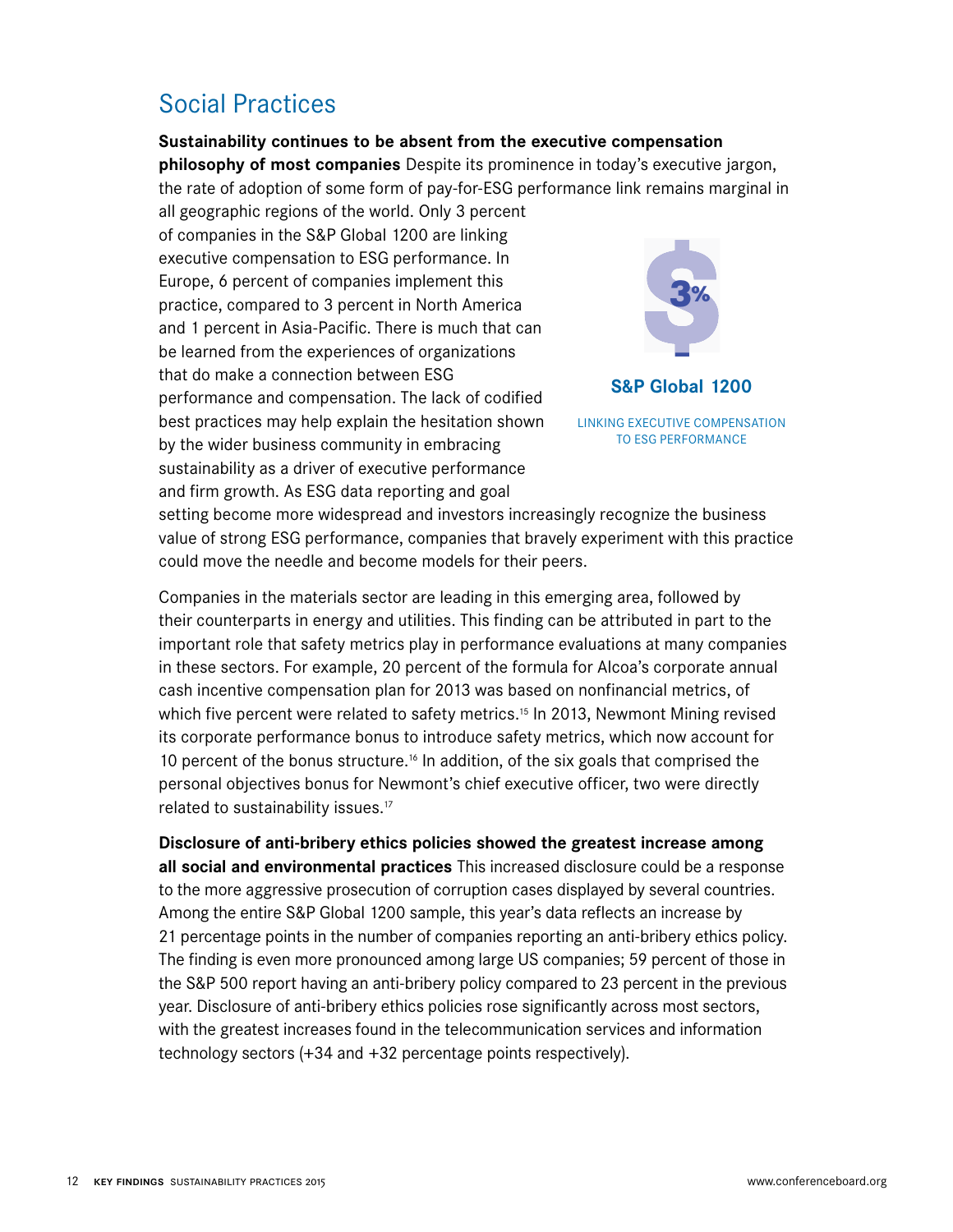Figure 2 **Anti-Bribery Policies, Adoption Rate by Index**



*Source*: The Conference Board/Bloomberg, 2014.

These numbers likely reflect the recent acceleration in the pursuit of corruption and corporate malfeasance cases by several countries. To be sure, reports on Foreign Corruption Practices Act (FCPA) enforcement activity conducted in 2013 document a steep increase in corporate fines and actions against officers.<sup>18</sup> In 2011, the United Kingdom's Bribery Act came into force and represents one of the strictest international legislations on bribery. The Act places the burden of proof on companies to demonstrate the presence of systems and procedures to prevent bribery, such as strong and effective anti-bribery policies. For their part, and partially in response to international pressure to implement anti-bribery conventions, large emerging markets such as China and India have made some progress in the fight against unethical business practices. In December 2012, for example, the Supreme People's Court of the People's Republic of China (PRC) started to define the legal framework against bribery by issuing an interpretation on the application of Chinese criminal law statutes to highranking officials engaging in illegal transactions with corporate entities or officers.19 More significantly, the new administration of President Xi Jinping has, over the past two years, implemented an anti-corruption campaign of a breadth and depth unseen in the history of the modern People's Republic of China. While analysts continue to debate whether the crackdown is more of a "political purge" than a genuine attempt at honest law enforcement or systemic reform, the risk factors for noncompliant multinationals have ramped up regardless. Similarly, in January 2014, India established the public office of an anti-graft ombudsman with broad prosecutorial powers.<sup>20</sup>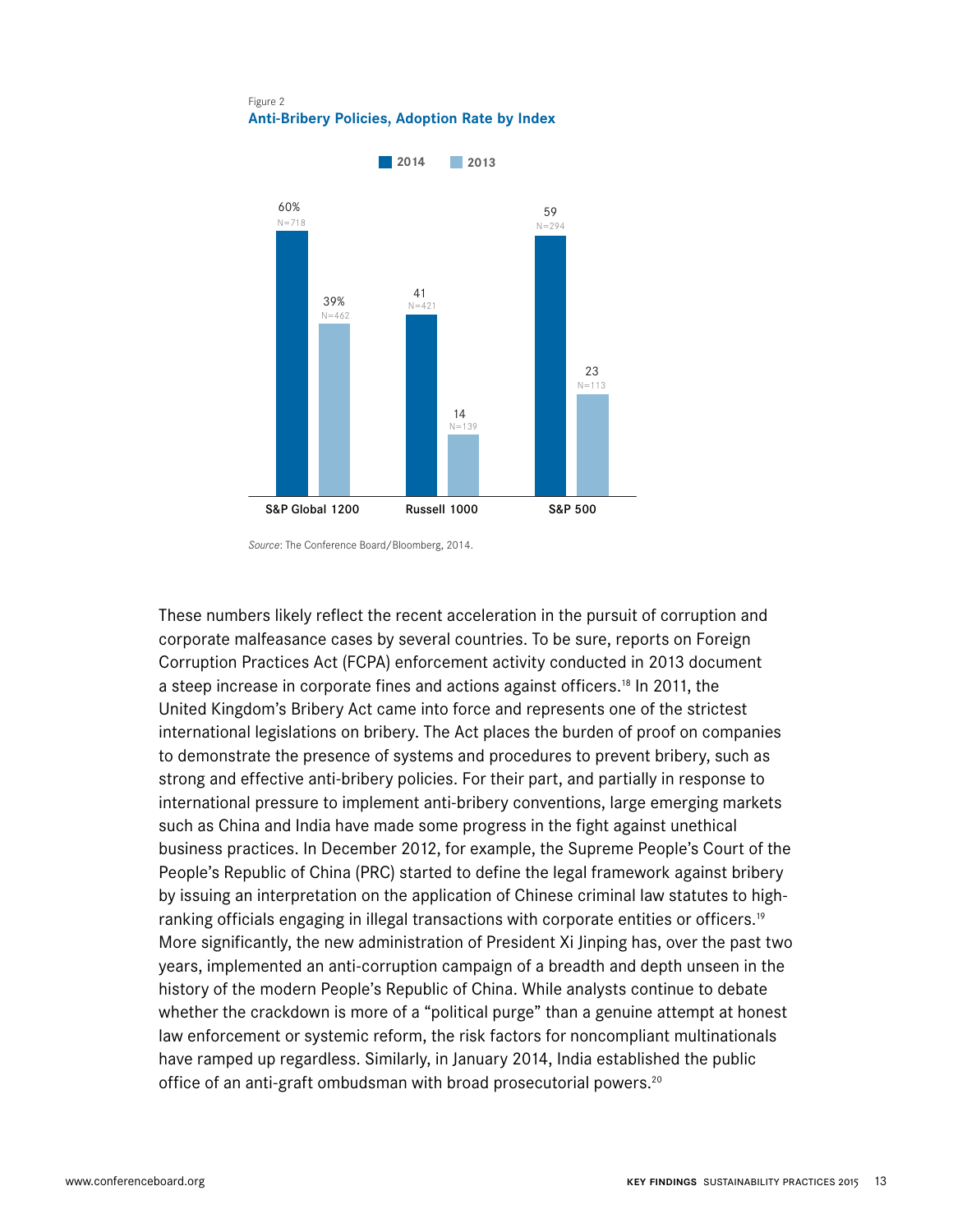Figure 3 **Anti-Bribery Policies, Adoption Rate by Sector**



*Source*: The Conference Board/Bloomberg, 2014.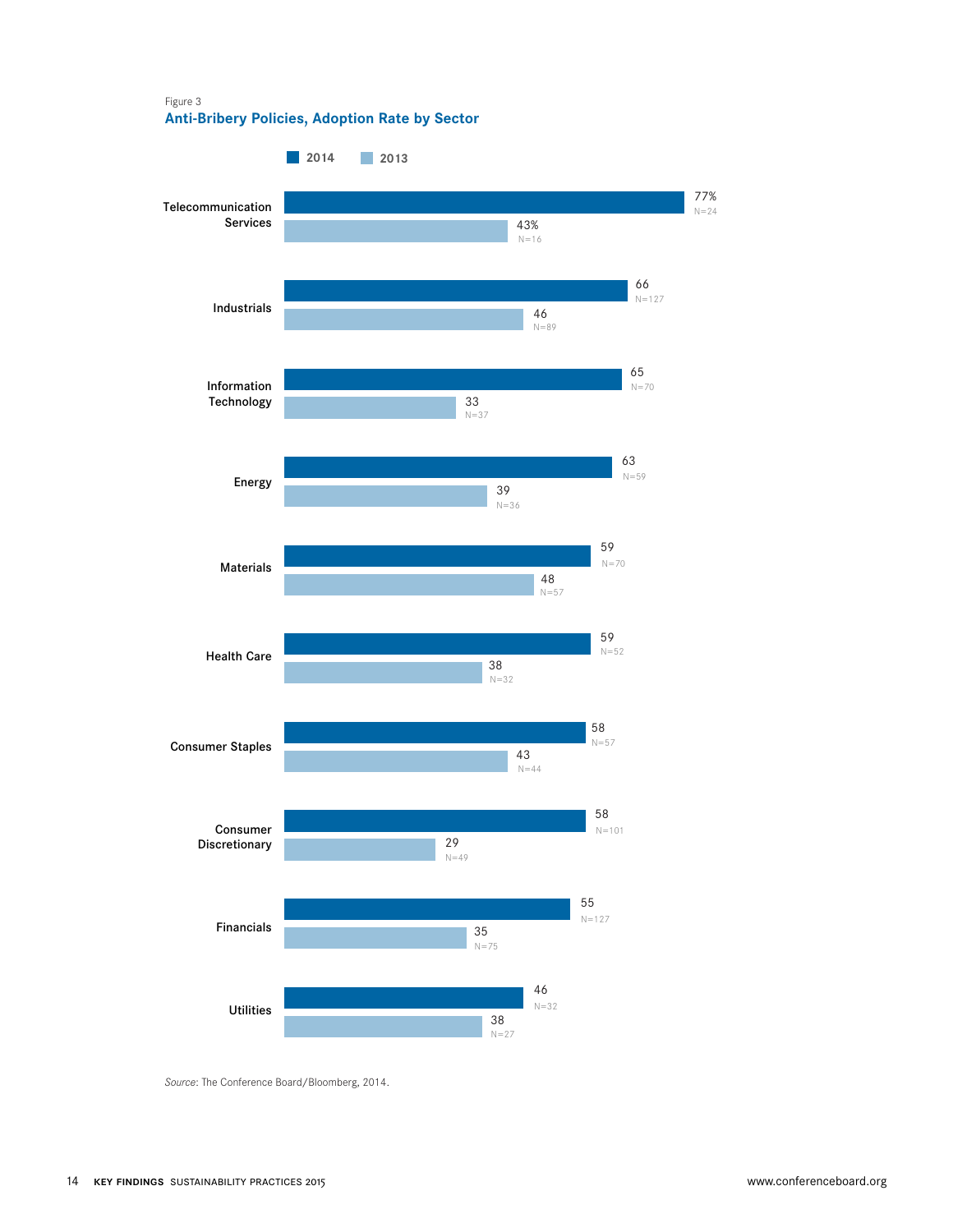As enforcement of anti-corruption laws becomes more prevalent in these markets, multinational companies are likely to re-examine and strengthen their current compliance practices. Failing to do so can be costly, as evidenced by the recent case involving the Chinese government's bribery investigation into GlaxoSmithKline which resulted in several prison sentences and a fine of \$490 million for the British pharmaceutical company, the largest such fine ever imposed by a Chinese court.<sup>21</sup> Additionally, multinationals in China need to be aware of the dramatically unlevel terms under which business-practice regulations are enforced. Foreign companies face heightened scrutiny and elevated penalties that their local competitors can often avoid. An overabundance of caution and relentless compliance has become the only good option for most multinational corporations, and the increase in published anti-bribery policies is reflective of this new reality.

**Pressure from stakeholders drove a significant uptake in human rights policy** 

**disclosure** The number of S&P Global 1200 companies reporting the presence of a human rights policy increased from 7 percent in 2013 to 51 percent in 2014. For the S&P 500, the increase was 10 percentage points, with 32 percent of companies reporting that they have a human rights policy in place. European companies registered the greatest increase, with 79 percent of companies reporting that they have a human rights policy, compared to 63 percent the previous year.



#### Figure 4 **Anti-Bribery Policies, Adoption Rate by Geography**

*Source*: The Conference Board/Bloomberg, 2014.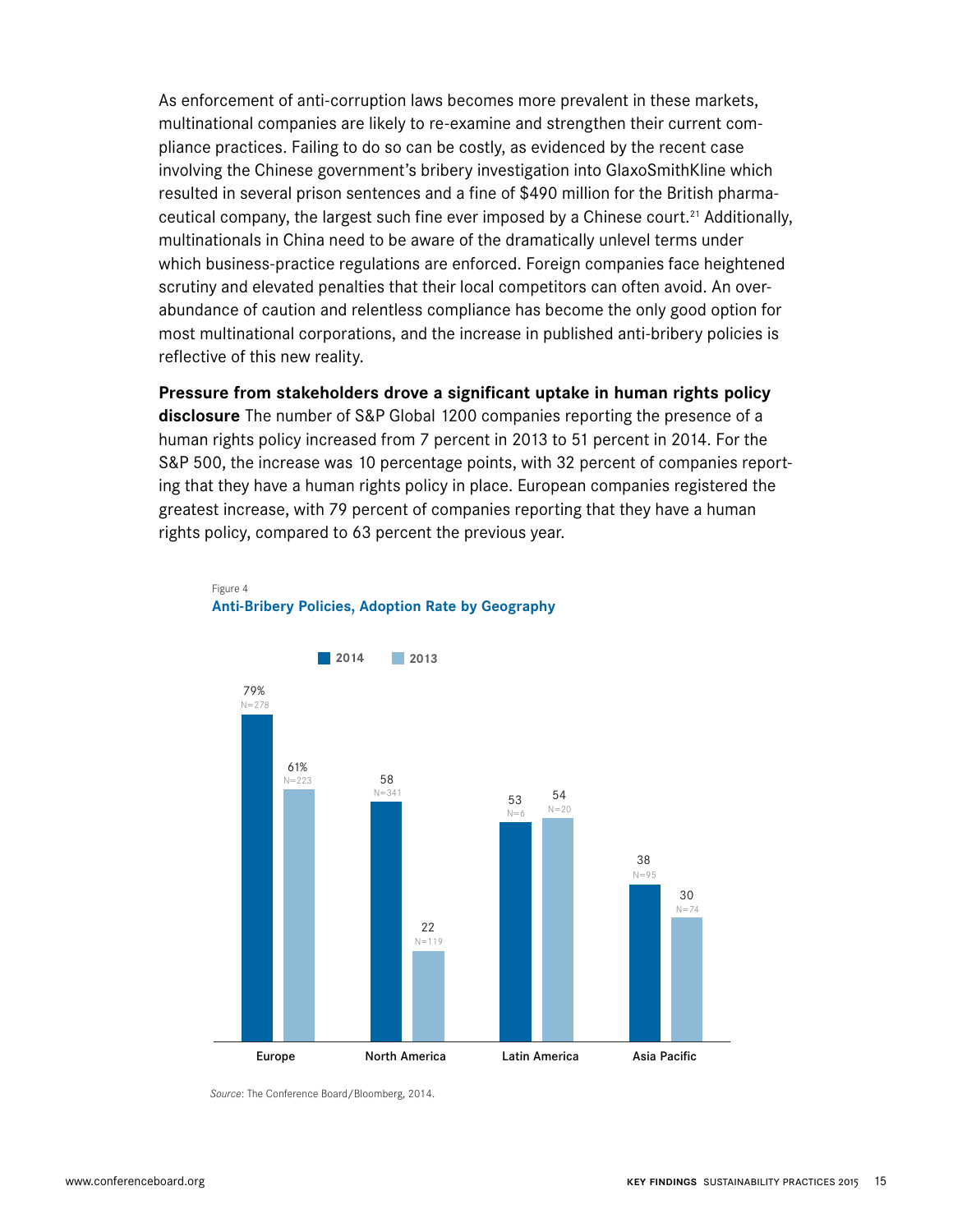A significant increase in human rights violations reported around the world—up 70 percent since 2008, according to recently released statistics—has prompted stakeholders to place greater pressure on companies to manage social issues in their supply chains.<sup>22</sup> Although traditionally considered activities within the realm of governments, the proactive protection and enforcement of human rights are increasingly being recognized as a business responsibility. In 2008, in an attempt to standardize the assessment of acceptable business conducts, the UN Human Rights Council (UNHRC) endorsed a "Protect, Respect, and Remedy" framework. Three years later, under the framework, the organization issued more practical guiding principles that adhering companies can incorporate into their procurement policies.<sup>23</sup> In particular, corporate policies may rely on the guiding principles to establish a human rights due diligence process (in which the organization becomes aware of, prevents, and addresses their human rights impacts) and track and communicate the company's performance.

Investors, for their part, are aware of the risks businesses face in this area, and companies that violate human rights are often targeted by activist shareholders and voting advisory firms. As documented by 2014 proxy voting data analyzed by The Conference Board in collaboration with FactSet, shareholder proposals related to human rights issues accounted for the largest share of voted proposals on social issues (excluding proposals on political contribution disclosure). Of these human rights proposals, the most frequent request was for companies to assess the human rights risk in their company operations and supply chain.24

**Employee turnover increased across all sectors, especially in the United States, reflecting modest improvement in labor markets** In 2014 the median employee turnover rate for S&P Global 1200 companies was 10 percent, compared to 9 percent in 2013. Among S&P 500 companies, the increase was more pronounced as companies reported a median turnover rate of 12 percent, up from 8 percent the previous year. The overall increase in employee turnover can be attributed in part to modest improvements in the economy and labor market, particularly in the US. For example, *The Conference Board Employment Trends Index*™, which aggregates eight labormarket indicators, increased 5 percent between December 2012 and December 2013, signaling positive employment trends in the  $US<sup>25</sup>$  As new job opportunities become available, dissatisfied employees who had chosen to remain in their jobs due to the lack of options or the uncertainties of the economic situation feel more comfortable to explore the market and make a move.

While median employee turnover grew across most sectors, the greatest increases were reported by companies in the consumer discretionary and energy sectors. The increase among energy companies, in particular, is consistent with the strong job growth that this sector has experienced in recent years. In the US, employment in the oil and gas extraction industry increased 13 percent between December 2011 and December 2013.<sup>26</sup> By comparison, total private sector employment during this same period increased by only 4 percent.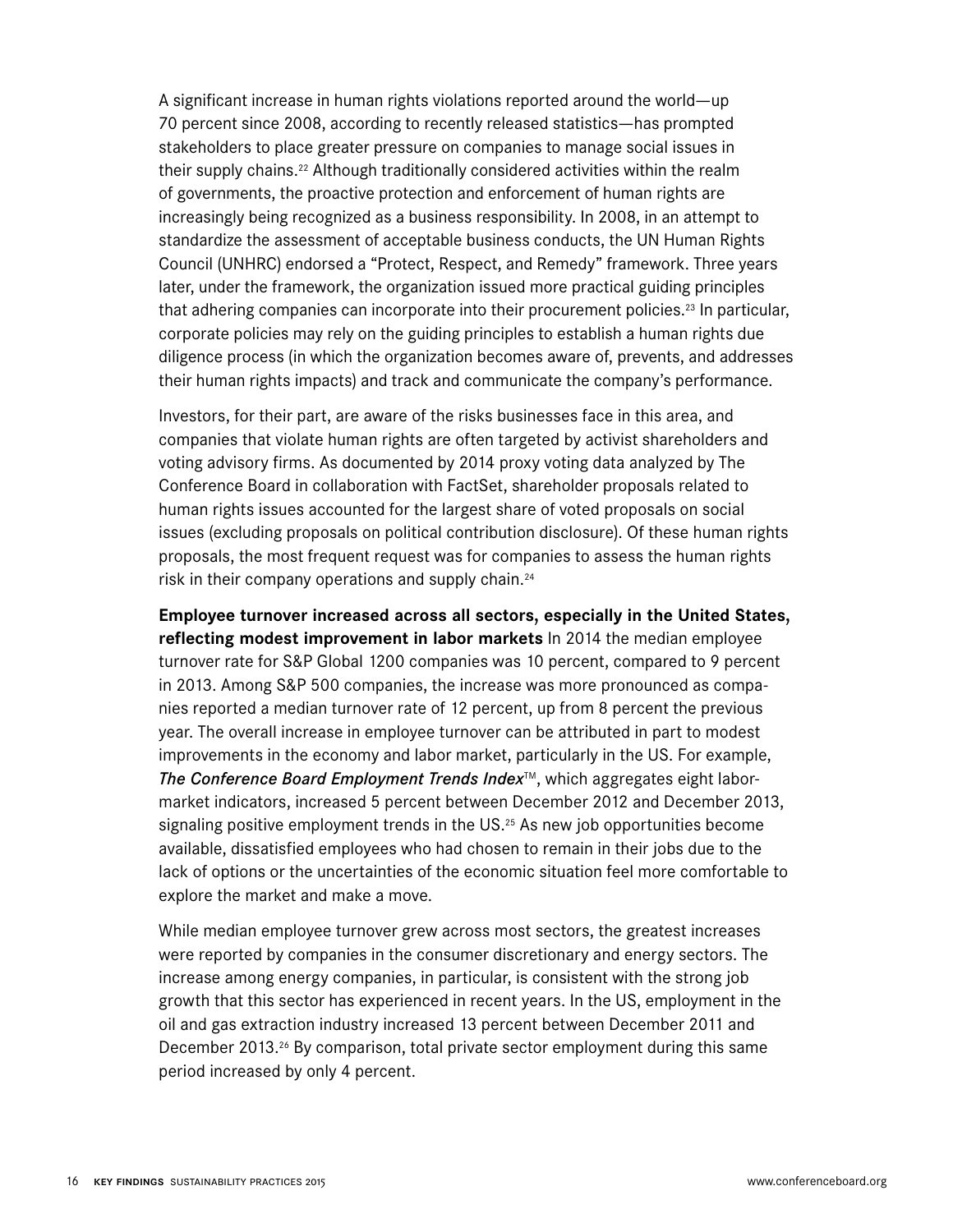**Despite the intense public policy debate on the diversity of business leadership, women continue to account for only 22 percent of management positions in the world's largest companies**  European legislation on gender equality in the boardroom has stirred a worldwide debate on the appropriate public policy to foster diversity in business. However, while more companies in the S&P Global 1200 are reporting this data (32 percent in 2014 versus 28 percent in 2013), the median percentage of women in management positions remains unchanged from 2013.



# **22% S&P Global 1200** WOMEN IN

# MANAGEMENT POSITIONS

Companies in Asia-Pacific and Latin America are showing marked improvement in the number of women in management positions. For instance, women accounted for 18 percent of management positions among companies in Asia-Pacific in 2014, up from only 12 percent in 2013. This increase can be attributed in part to a greater focus on gender diversity initiatives undertaken by some of the companies and government leaders in this part of the world. Japanese Prime Minister Shinzo Abe, for example, has made increasing women's participation in leadership positions a core piece of his growth strategy. In 2013, he introduced a goal to raise the proportion of women in leadership positions across all sectors to 30 percent by 2020, calling for companies to proactively appoint women to executive and managerial positions.27 Among companies in Latin America, the share of women in management stands at 19 percent, up from 15 percent in 2013. This increase is consistent with the rise of gender diversity as a top agenda item among executives in Latin America. For instance, findings from McKinsey's Global Survey show 37 percent of respondents in Latin America said gender diversity was a top priority in 2013, up from 21 percent in 2010.<sup>28</sup> While the increases in women's share of management positions in these two regions are notable, rates remain well below the medians of 23 percent and 22 percent reported by companies in North America and Europe, respectively.

The health care sector continues to report the highest representation of women in management positions (33 percent), while the materials sector reports the lowest median (16 percent). Findings suggest career growth opportunities and leadership responsibilities for females are fewer in the banking and financial services sector. In fact, relative to other sectors, companies in the financials sector report the largest gap between the median percentage of women in the workforce (51 percent) and the median percentage of women in management positions (26 percent)—a gap of 25 points.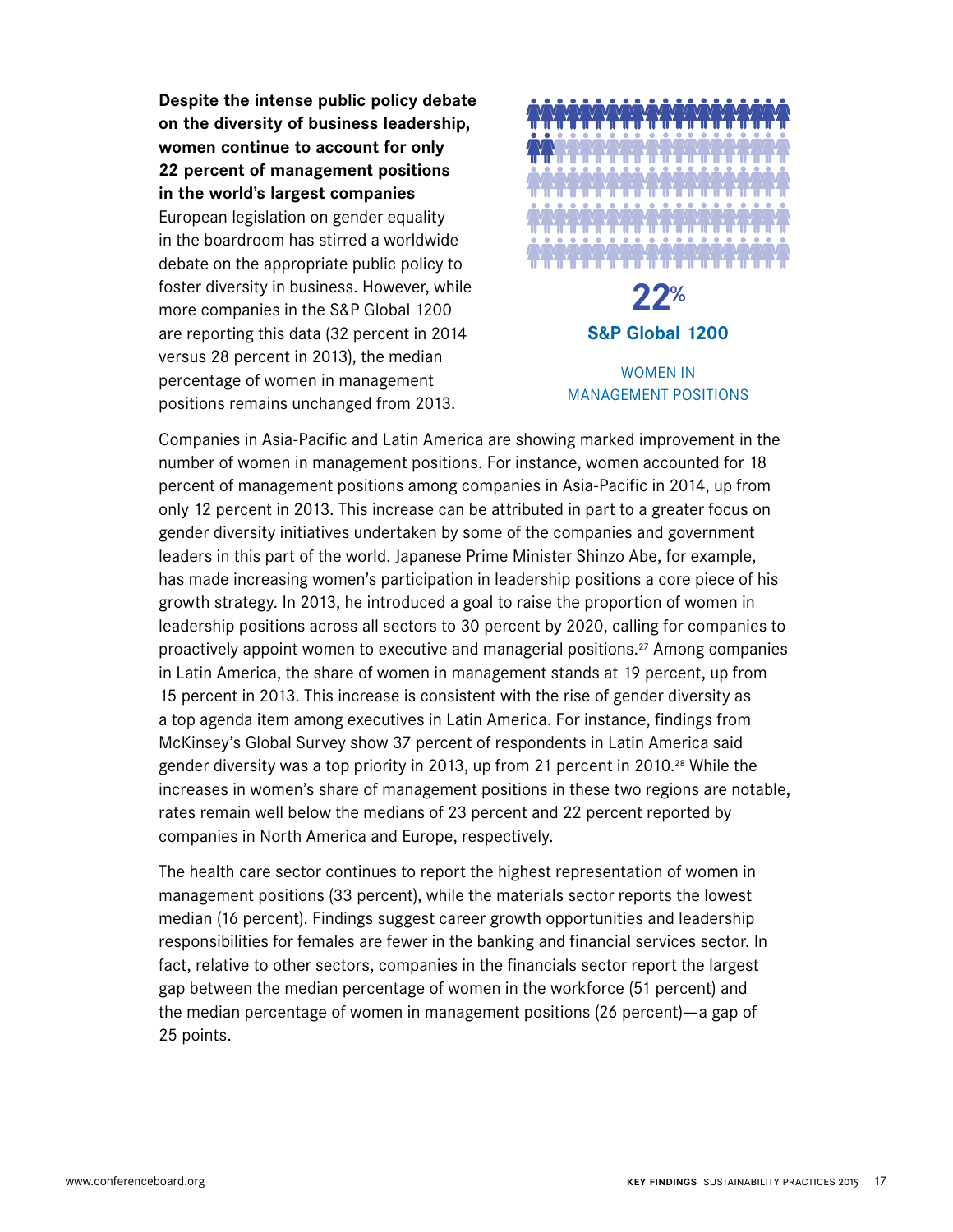**Corporate charitable and community spend in the S&P Global 1200 increased 13 percent over last year** North American companies continue to replenish their giving programs after the hiatus of the economic recession. In the S&P Global 1200, median philanthropic giving rose from US\$9.3 million in 2013 to US\$10.5 million in 2014. North American companies confirmed their leadership in this area with a median reported spend of US\$18.5 million on charitable contributions, an increase of 39 percent compared to the previous year. Companies from Europe, Asia-Pacific, and Latin America all showed decreases in median contributions compared to 2013, reflecting the continued economic challenges facing companies in these regions. The sector analysis shows the greatest surge in spend came from the consumer staples sector, which reported a 142 percent increase in contributions compared to last year.

Findings from *Giving in Numbers: 2014 Edition*, a report produced by CECP in association with The Conference Board, reveal some of the reasons behind the increase in corporate giving. In particular, the report cites mergers and acquisitions (larger combined giving budgets) as well as in-kind contributions as some of the primary drivers of significant increases in charitable contributions. Other drivers of increased giving include improved business performance and increased participation in matching-gift programs.<sup>29</sup>

To view the full set of benchmarking data, access the *Sustainability Practices Dashboard* at **www.conference-board.org/sustainabilitypractices**

### **Endnotes**

- 1 This figure represents the number of companies out of the entire S&P 500 sample that reference GRI guidelines in their reports (the sample includes companies that do not issue sustainability reports).
- 2 "Improving corporate governance: Europe's largest companies will have to be more transparent about how they operate," Press Release, European Commission, April 15 2014, http://europa.eu/rapid/press-release\_ STATEMENT-14-124\_en.htm. To access all documents related to this EU legislative initiative, see "Non-Financial Reporting," European Commission, http://ec.europa.eu/internal\_market/accounting/non-financial\_reporting/ index en.htm. The directive is not prescriptive as to the disclosure framework that should be used, leaving to individual firms the choice among international, European, or national guidelines.
- 3 "Proposal to adopt 'Report or Explain' sustainability reporting model for listed companies," BM&FBOVESPA, December 23, 2011, http://www.bmfbovespa.com.br/en-us/markets/download/EC-017-2011-Relate-ou-Explique-Ingles.pdf
- 4 "WFE Launches Sustainability Working Group," World Federation of Exchanges, March 25, 2014, http://www.world-exchanges.org/insight/reports/wfe-launches-sustainability-working-group
- 5 "G4 Development Process," Global Reporting Initiative, www.globalreporting.org
- 6 See *Ready to Report? Introducing Sustainability Reporting to SMEs*, Global Reporting Initiative, 2014, https://www.globalreporting.org/resourcelibrary/Ready-to-Report-SME-booklet-online.pdf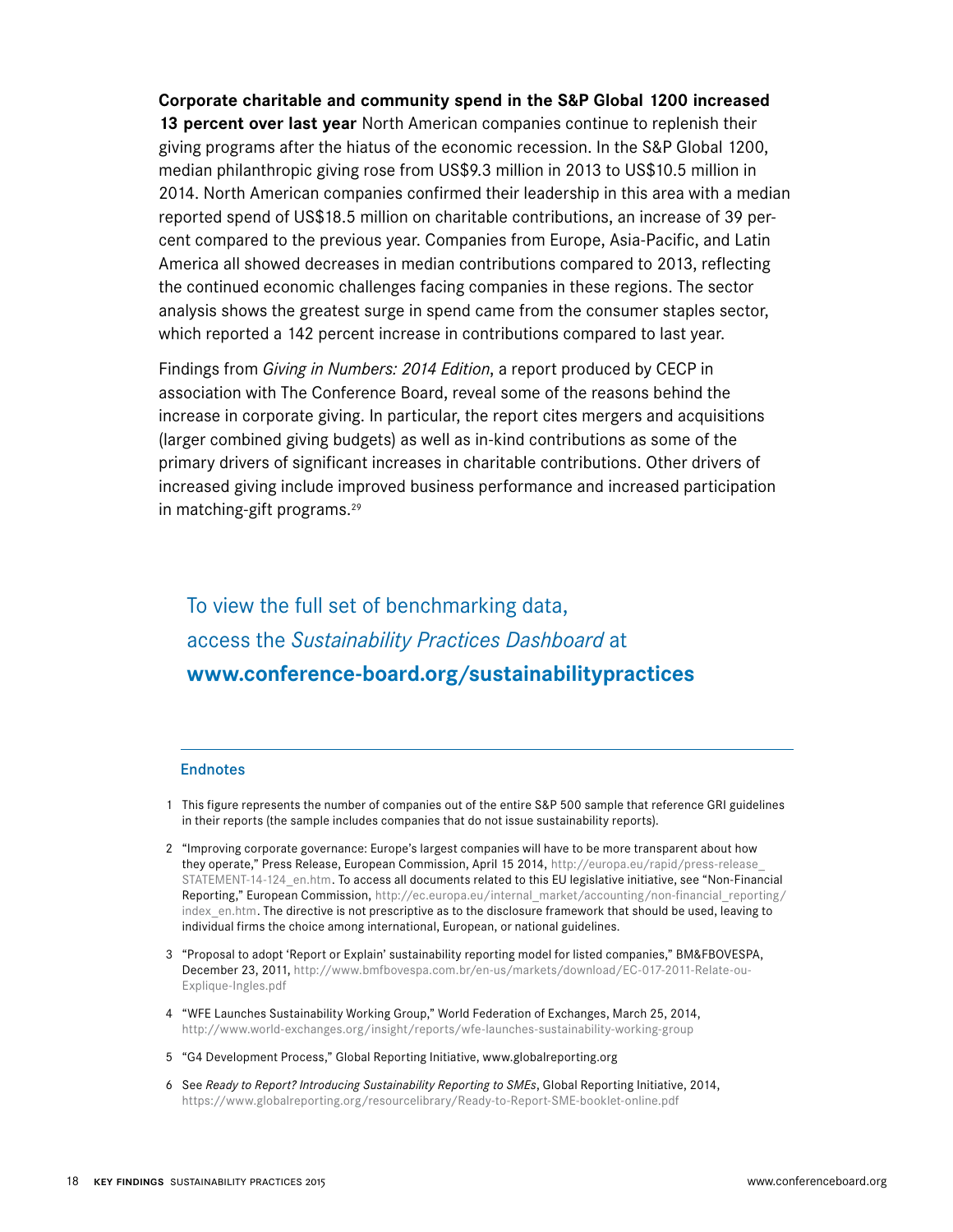- 7 *Trends in External Assurance of Sustainability Reports*, Global Reporting Initiative, (July 2014), p.38.
- 8 "Guidance Regarding Disclosure to Climate Change," U.S. Securities and Exchange Commission, February 2, 2010, at http://www.sec.gov/rules/interp/2010/33-9106.pdf
- 9 Gary Shorter, "SEC Climate Change Disclosure Guidance: An Overview and Congressional Concerns," Congressional Research Service, August 26, 2013, citing studies from CERES, Davis Polk, and the American Bar Association.
- 10 "China tells firms to start reporting carbon emissions," Reuters, March 18, 2014, http://www.reuters.com/article/2014/03/18/china-carbon-idUSL3N0MF29820140318
- 11 *From Water Risk to Value Creation: CDP Global Water Report*, (CDP Worldwide, 2014), p.7, https://www.cdp.net/CDPResults/CDP-Global-Water-Report-2014.pdf.
- 12 Ibid., p. 10.
- 13 "Corporate Water Disclosure Guidelines: Toward a Common Approach to Reporting Water Issues," UN Global Compact/The CEO Water Mandate, September 2014, at http://ceowatermandate.org/files/Disclosure2014.pdf
- 14 *Sprint Electronics Stewardship Policy*, (Sprint, 2011), http://www.sprint.com/responsibility/ouroperations/docs/ElectronicsStewardshipPolicy.pdf
- 15 Alcoa 2014 Proxy Statement, p. 46.
- 16 Newmont Mining 2014 Proxy Statement, p. 44.
- 17 Ibid., p. 47.
- 18 Shearman and Sterling*, "*Recent Trends and Patterns in the Enforcement of the Foreign Corrupt Practices Act," *FCPA Digest,* January 2014.
- 19 Clifford Chance, "China Releases New Judicial Interpretation on Offering Bribes," Client Briefing, February 1, 2013.
- 20 "India: New Anti-Corruption Law," Library of Congress, January 8, 2014, www.loc.gov
- 21 "China Fines GlaxoSmithKline \$490 Million In Graft Probe," *Business Insider*, September 19, 2014, http://www.businessinsider.com/afp-drugmaker-gsk-fined-490-mn-in-china-graft-probe-xinhua-2014-9
- 22 "Human Rights Risk Atlas 2014," Maplecroft press release, December 4, 2013, http://maplecroft.com/portfolio/new-analysis/2013/12/04/70-increase-countries-identified-extreme-riskhuman-rights-2008-bhuman-rights-risk-atlas-2014b/
- 23 "Guiding Principles on Business and Human Rights," United Nations Officer of the High Commissioner, 2011, http://www.ohchr.org/documents/publications/GuidingprinciplesBusinesshr\_en.pdf The principles are based on a framework articulated by UN Special Representative John Ruggie in 2008.
- 24 See Matteo Tonello and Melissa Aguilar, *Proxy Voting Analytics (2010-2014)*, The Conference Board, Research Report No. 1560, November 2014, www.conference-board.org/proxy2014. The study is based on analysis of data for AGMs held by Russell 3000 companies between January 1 and June 30, 2014.
- 25 *The Conference Board Employment Trends Index*TM, National Historical Table, https://www.conference-board.org/data/eti.cfm
- 26 U.S. Bureau of Labor Statistics. Data accessed November 5, 2014.
- 27 Abe Shinzo, "Speech on Growth Strategy," Tokyo, April 19, 2013, http://japan.kantei.go.jp/96\_abe/statement/201304/19speech\_e.html
- 28 "Why top management eludes women in Latin America: McKinsey Global Survey results," McKinsey & Company, August 2013, http://www.mckinsey.com/insights/organization/why\_top\_management\_eludes\_women\_in latin america mckinsey global survey results.
- 29 *Giving in Numbers: 2014 Edition*, CECP and The Conference Board, October 2014, p. 13.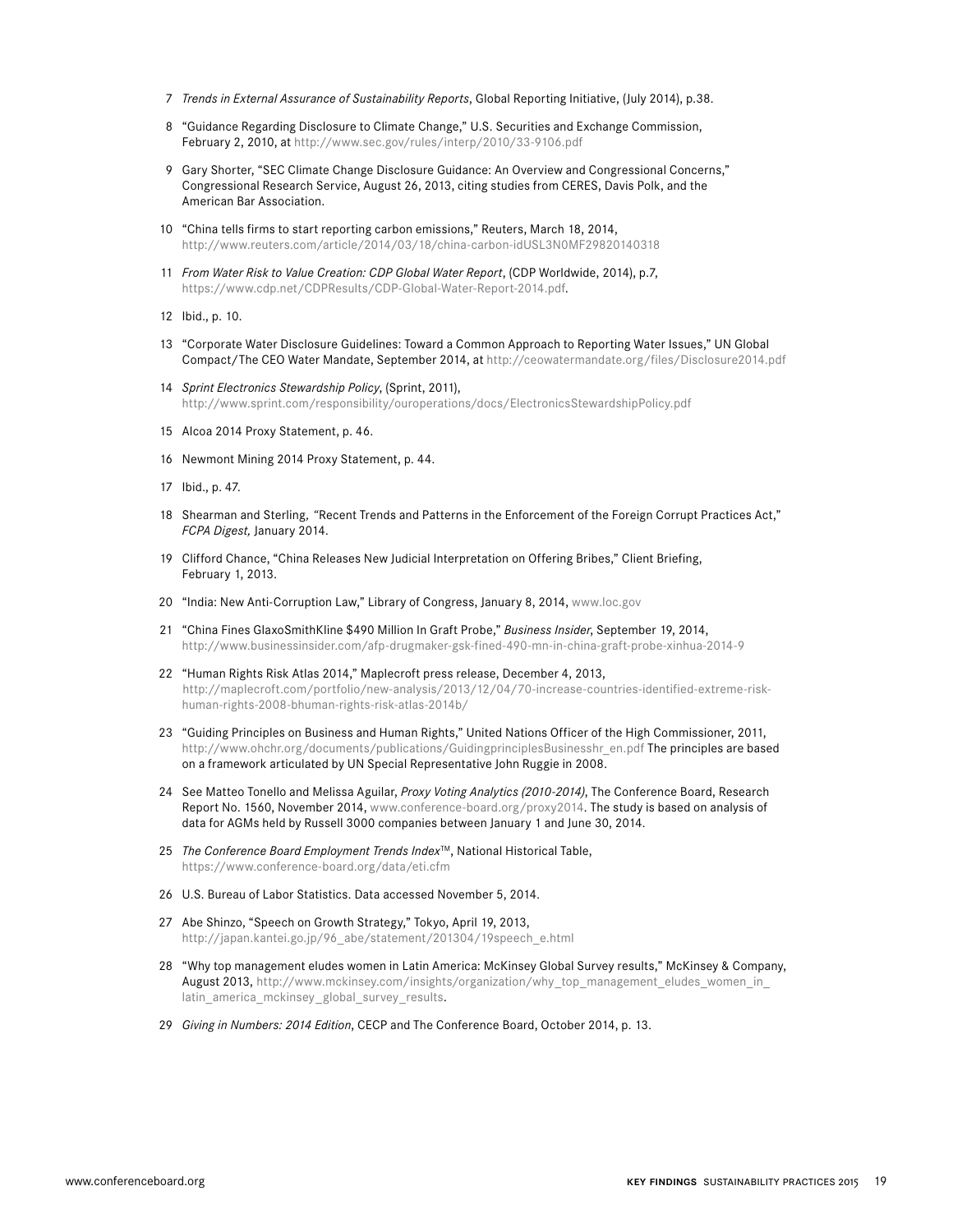# Methodology

The Conference Board *Sustainability Practices Dashboard* and the analysis included in this report are based on data compiled by Bloomberg and drawn from multiple sources, including periodic sustainability reports, corporate websites, and a survey of corporate sustainability officers. Data included in this edition are from the most recent year available on Bloomberg as of September 19, 2014.

The analysis includes a total of 79 environmental and social practices—encompassing, among others, atmospheric emissions, water consumption, biodiversity policies, labor standards, human rights practices, and charitable and political contributions. For each practice, the analysis illustrates the percentage of companies disclosing on it as well as a median performance value for that practice (for example, the percentage of companies disclosing waste and the median waste generated by those same companies in metric tons). With respect to certain environmental practices (e.g., total GHG emissions, energy and water consumption, and total waste), the analysis includes data on intensity-per-employee and per revenue unit. Employee and revenue data are based on the latest data available on Bloomberg; for the purpose of this analysis, a revenue unit is equivalent to US\$1 million.

Benchmarking comparisons are made across three indexes: the S&P Global 1200 (a weighted index of global equities representing approximately 70 percent of global stock market capitalization), the S&P 500 (composed of large-capitalization US companies only), and the Russell 1000 (an index of US equities).

Data from companies in the S&P Global 1200 index are further compared across 10 business sectors defined by the Global Industry Classification Standard Code system (GICS) and four revenue groups (under \$1B; \$1B–\$10B; \$10B–\$100B; \$100B+). For the purpose of the revenue segmentation, the annual revenue of companies is measured in US dollars. Comparisons are also made across four regions: North America, Latin America, Europe, and Asia-Pacific. Regions are based on the country of domicile of the S&P Global 1200 companies.

|                            | Number of<br>companies | Percent of total |
|----------------------------|------------------------|------------------|
| Consumer discretionary     | 175                    | 15%              |
| Consumer staples           | 99                     | 8%               |
| Energy                     | 93                     | 8%               |
| Financials                 | 229                    | 19%              |
| Health care                | 88                     | 7%               |
| Industrials                | 193                    | 16%              |
| Information technology     | 107                    | 9%               |
| Materials                  | 118                    | 10%              |
| Telecommunication services | 31                     | 3%               |
| <b>Utilities</b>           | 69                     | 6%               |
| <b>TOTAL</b>               | 1202                   | 100%             |

### **Sample Distribution, by Sector**

*Source:* The Conference Board and Bloomberg, 2014.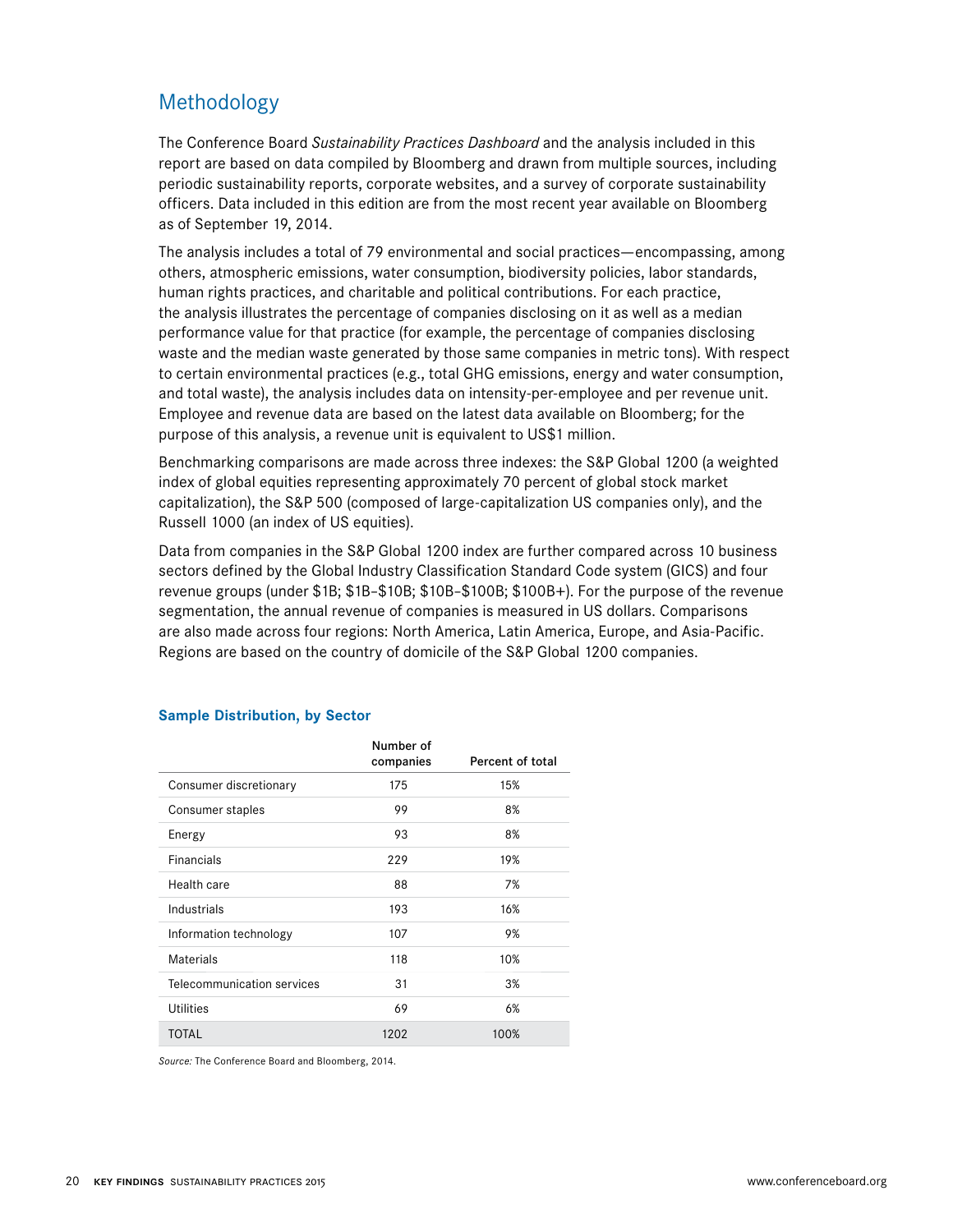### **Sample Distribution, by Revenue Group**

| Revenue                | Number of<br>companies | Percent of total |
|------------------------|------------------------|------------------|
| Under \$1 billion      | 30                     | 2%               |
| \$1 to 9.9 billion     | 537                    | 45%              |
| \$10 to 99 billion     | 581                    | 48%              |
| \$100 billion and over | 54                     | 4%               |
| TOTAL                  | 1202                   | 100%             |

*Source:* The Conference Board and Bloomberg, 2014.

### **Sample Distribution, by Region**

| Industry      | Number of<br>companies | Percent of total |
|---------------|------------------------|------------------|
| North America | 583                    | 49%              |
| Latin America | 19                     | 2%               |
| Europe        | 350                    | 29%              |
| Asia-Pacific  | 250                    | 21%              |
| TOTAL         | 1202                   | 100%             |

*Source:* The Conference Board and Bloomberg, 2014.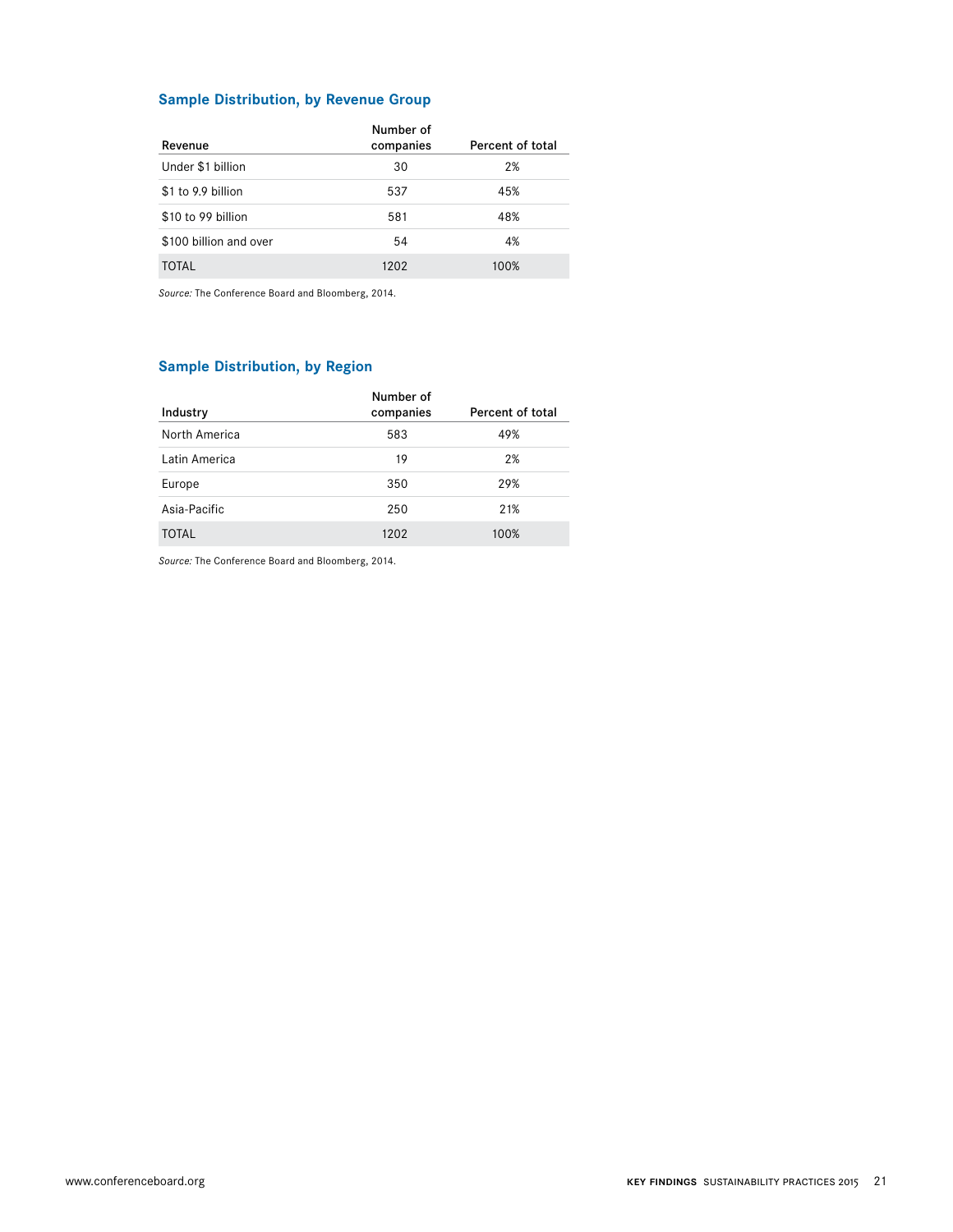### About the Authors

Matteo Tonello is managing director of corporate leadership at The Conference Board. In his role, Tonello advises members of The Conference Board on issues of corporate governance, risk management, corporate sustainability and citizenship. He regularly participates as a speaker and moderator in educational programs on best practices and conducts analyses and research in collaboration with leading corporations, institutional investors, and professional firms.

He is the author of several publications, including the bestselling *Corporate Governance Handbook: Legal Standards and Board Practices* and annual benchmarking reports on director compensation and board practices, CEO succession practices, proxy voting, and corporate sustainability practices.

Tonello was named by the National Association of Corporate Directors to the *Directorship 100*, a list of the most influential experts in corporate governance. He is a member of the Network for Sustainable Financial Markets and serves on the Advisory Council of the Sustainability Accounting Standards Board (SASB). He also was the co-chair of The Conference Board Expert Committee on Shareholder Activism and a member of the technical advisory board to The Conference Board Task Force on Executive Compensation. Prior to joining The Conference Board, he practiced corporate law at Davis Polk & Wardwell.

Tonello is a graduate of Harvard Law School and the University of Bologna.

Thomas Singer is a principal researcher in corporate leadership at The Conference Board. His research focuses on corporate social responsibility and sustainability issues. In addition to his work at The Conference Board, Singer serves as an independent consultant advising on corporate sustainability strategy. Prior to joining The Conference Board, Singer worked with Blu Skye Sustainability Consulting and SustainAbility, helping clients embed sustainability into their core business. Over his career, he has supported engagements with industry leaders across sectors focusing on strategy development, opportunity assessment, competitive analysis, and stakeholder engagement. He began his career as a management consultant with Kaiser Associates, advising clients on white space opportunities, competitive analysis, and benchmarking. Singer is a graduate of Tufts University.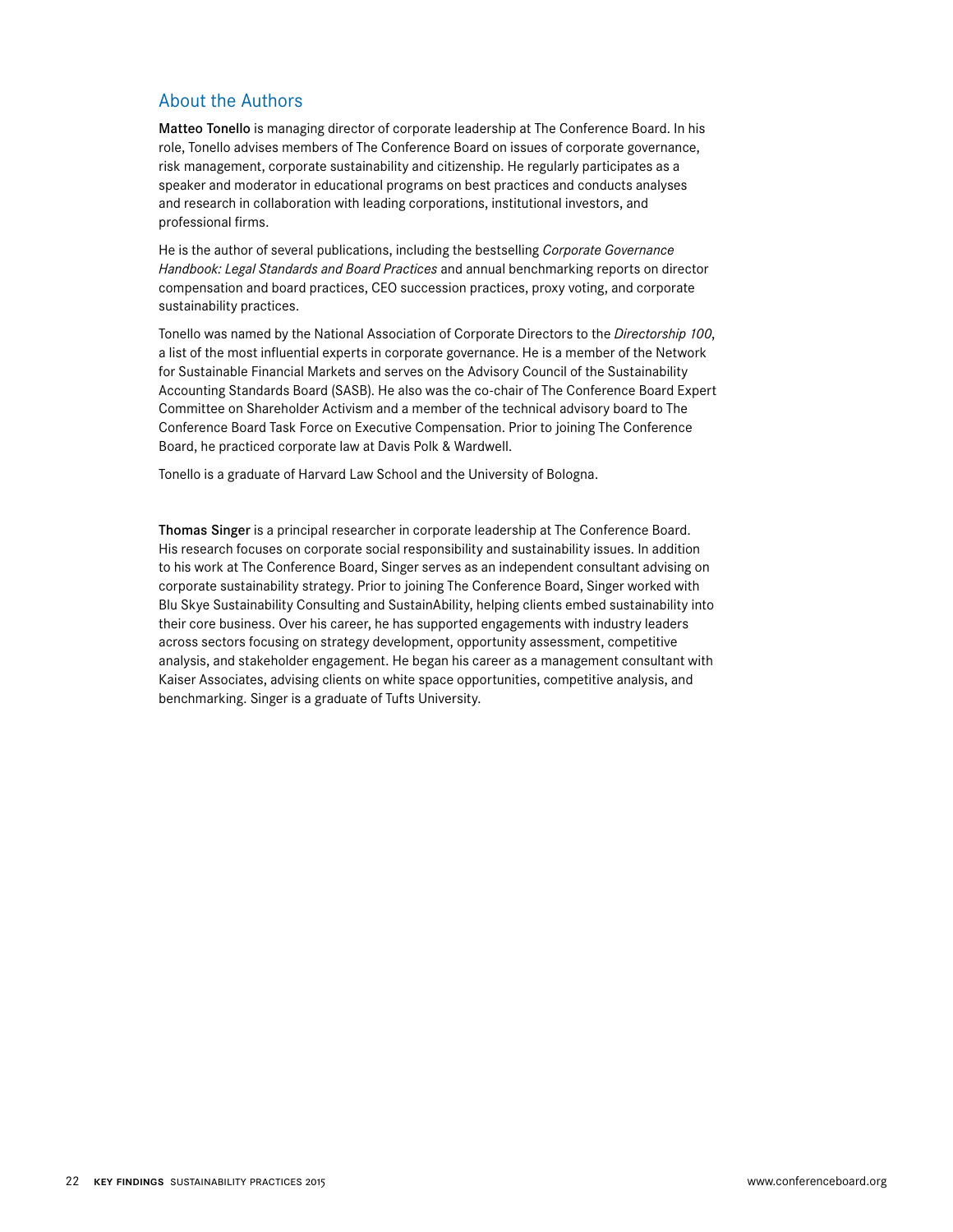### The Conference Board Initiative on Sustainability<sup>™</sup>

The Conference Board Initiative on Sustainability<sup>®</sup> focuses its research, peer learning, and leadership development activities on the practice of sustainability. These efforts produce insights to help executives develop, implement, and benchmark programs that improve shareholder value and contribute to a societal mission. Our focus reflects a wide perspective in which corporate philanthropy, citizenship, and sustainability are converging and provides practitioners with a portfolio of services in the areas of research, peer learning, and events.

For additional information on The Conference Board Initiative on Sustainability<sup>16</sup>, please visit: www.conferenceboard.org/sustainability

# About The Conference Board

The Conference Board is a global, independent business membership and research association working in the public interest. Our mission is unique: To provide the world's leading organizations with the practical knowledge they need to improve their performance and better serve society. The Conference Board is a non-advocacy, not-for-profit entity holding 501(c)(3) tax-exempt status in the United States. For more information, please visit www.conference-board.org

To enable peer comparisons and benchmarking, The Conference Board offers a portfolio of data and analyses on corporate governance, proxy voting, sustainability, and citizenship. It can be accessed at www.conferenceboard.org/intelligence

#### For further information contact:

Matteo Tonello, Managing Director, Corporate Leadership The Conference Board Tel. +1 212 339 0335 Email: matteo.tonello@conference-board.org

### Institute for Sustainable Value Creation

The Conference Board is forming an Institute for Sustainable Value Creation to support CEOs in achieving sustainable financial success through longterm thinking, increasing the value of intangible assets, and fostering trust in business. We call this approach to financial success "sustainable value creation." We believe that financial success is being constrained by short-term thinking, a lack of trust in business, and an insufficient focus on intangible assets such as human capital and organizational capital. CEOs are aware of these constraints, but face significant challenges that keep these constraints in place. The Institute for Sustainable Value Creation will provide research to support CEOs and their boards of directors in achieving sustainable value creation.

For more information, contact: Irene Sobol at irene.sobol@conference-board.org